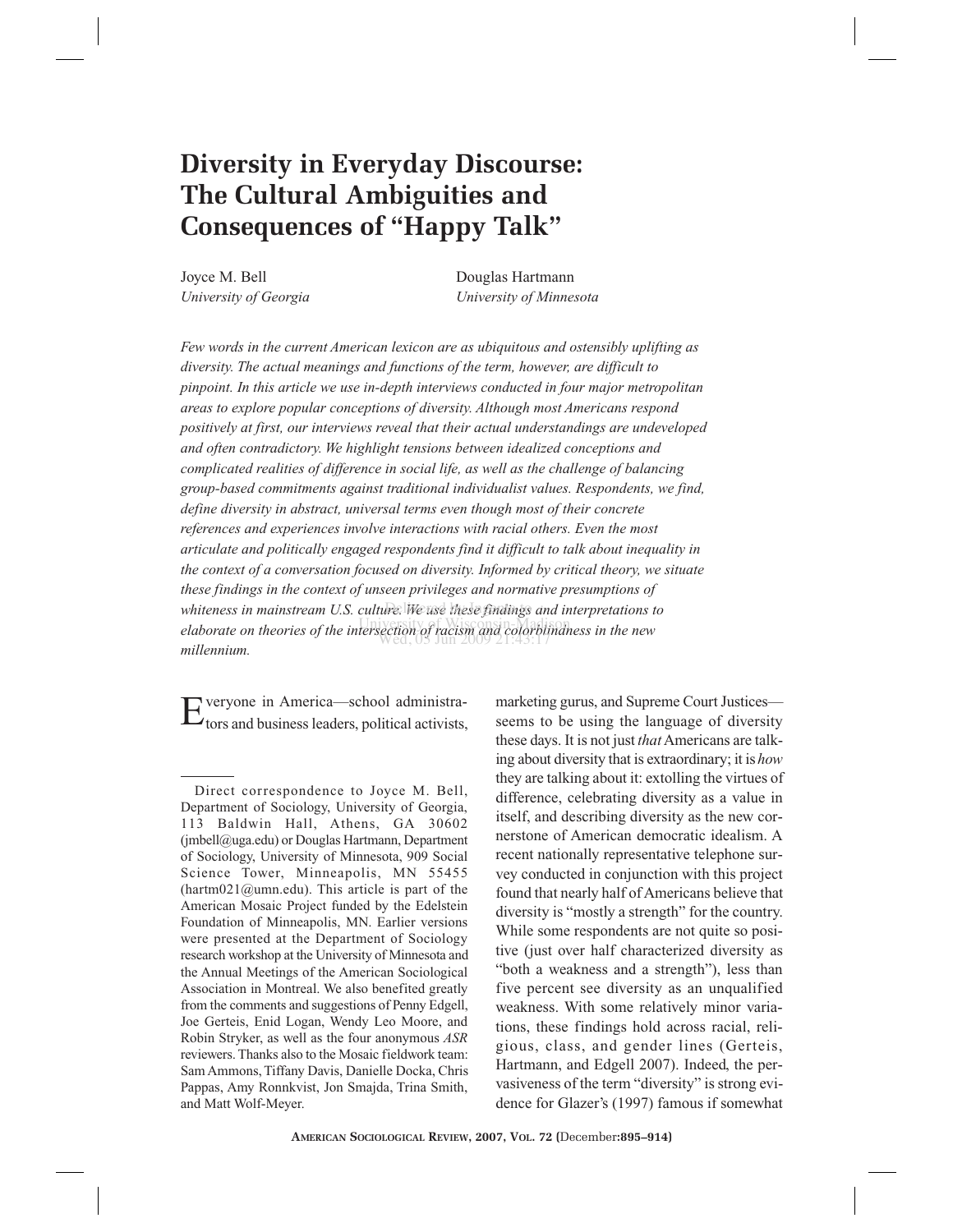cynical pronouncement that "we are all multiculturalists now."

Informed by critical studies of race and multiculturalism, and based on a close textual analysis of interview transcripts, we argue in this article that the tensions and contradictions surrounding diversity result from assumptions held by both respondents of color and white respondents—about American culture, especially with respect to whiteness and white privilege in the United States. Particularly noteworthy are the ways in which unspoken norms about racial difference, cultural assimilation, and the core values of U.S. society create cultural blind-spots to the ways in which race—the primary social referent for discussions of diversity—structures social life. In addition, we suggest that by appearing to recognize difference, yet failing to appreciate white normativity and systemic inequality, current diversity discourse makes it difficult to construct a meaningful multiculturalism or genuinely progressive politics of race. We conclude by discussing the implications of these findings and analyses for theories of racism, liberal colorblindness, and multiculturalism in the  $y$  Inghough, that differences of race, ethnicity, class, new millennium. Wed, 03 Jun 200

### **DIVERSITY, CULTURE, AND DISCOURSE**

What are Americans really saying about diversity? How do they understand and experience it? And what exactly does this discourse and these meanings imply about the broader challenges of multiculturalism, solidarity, social conditions, and inequality in the United States? Social scientists, cultural critics, and political analysts have generated a great deal of commentary on these questions while, at the same time, defining diversity in multiple ways (Ollivier and Pietrantonio 2006). Peterson (1992), a sociologist, uses diversity to refer to audience segmentation; ethnic studies scholars associate diversity with normative pluralism (Juteau 2003); anthropologists discuss diversity with an emphasis on hybridity (Young 1994); and political theorists emphasize cosmopolitanism (Beck 2001; Hollinger 1995). All of these variations are tied to the emergence and evolution of multiculturalism as both a movement and a concept (Melzer et al. 1998; Skrentny 2002). Indeed, Bryson (2005:43) reports that 20 percent of the U.S. English professors she studied equate multiculturalism directly with diversity.

However defined, the concept of diversity has come under heavy scrutiny from public intellectuals. Critics on the right have suggested that the valorization of group-based rights, identities, and cultural practices under the label of diversity undermines national unity and stands in opposition to core American ideals of individual freedom and equality (Miller 1998; Schlesinger 1991; Wood 2003). Critics on the left argue that attention to cultural diversity obscures deep structural inequalities in the United States and undercuts the broader political unity required for more progressive social movements (Gitlin 1995; Glazer 1997; Michaels 2006; Rorty 1989).

An even more radical challenge comes from those who might be called critical multiculturalists (Andersen 2001; Duggan 2003; Fraser 1997; Giroux 1992; Hamilton 1996; McLaren 1997). These scholars agree with the Left about the need for a theoretical frame that situates diversity within the context of contemporary society's systemic inequalities. They also insist, University of Wisconsender, sexuality, and even religion cannot be relegated to secondary statuses in an analysis of social structure, much less be simply set aside for a politics of equity, economic redistribution, and social restructuring. What is needed for both analytical and political reasons, it is suggested, is a simultaneous recognition of the power of difference in contemporary American life as well as an understanding of how difference is tied to deep and persistent inequalities (for more general sociological treatments, see Dunn 1998; Hall 1992; Weber 1998).

> While a full history of the diversity term remains to be written (for a provocative if polemic start, see Wood [2003]), there is no doubt that these commentaries and the debates they occasion are provocative and politically consequential. Unfortunately, the alternative analyses and visions they pose are almost impossible to evaluate or adjudicate on social scientific grounds because they are based on very little empirical data about how ordinary Americans understand and experience diversity. In spite of its prominence and the aura of optimism surrounding the public discourse on diversity—or perhaps precisely because of these characteristics—empirical answers to questions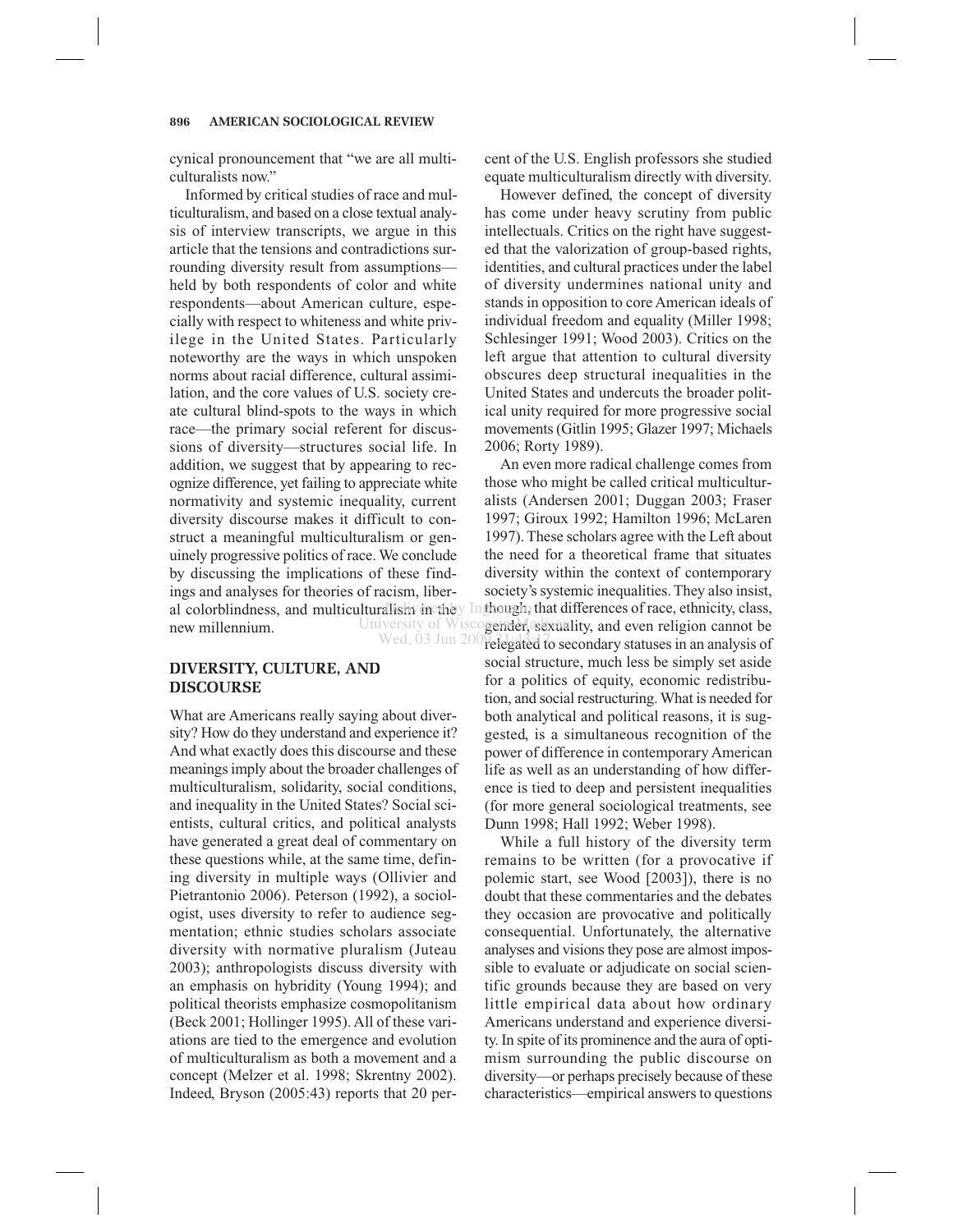of diversity's meaning and function are difficult to find. This study is a step toward rectifying that problem.<sup>1</sup>

In the analyses that follow we use in-depth interviews conducted in four major metropolitan areas to explore popular conceptions of diversity in the United States. Our findings complicate the conventional thinking on the structure and function of diversity discourse in contemporary American culture. On one hand, most interviewees responded positively to initial questions about diversity. Further questioning and deeper probing, on the other hand, reveal that their actual understandings and discussions are undeveloped and fraught with tensions and contradictions. A number of these complications result simply from the fact that many idealized conceptions simply don't square with the deeply problematic realities of difference as they are experienced in the concrete contexts of everyday social life. Other complications stem from ambiguities in ostensibly positive, optimistic responses. Respondents often blurred crucial distinctions—between individual choice and group boundaries, for example, and between the way things are ver-Ingeproject principle investigators and graduate sus how they could or should be usin ways that convesearchers obscure the challenges of living With diversity.<sup>009</sup> for the in In addition, we find that respondents defined diversity in abstract, universal terms even though most of their concrete references and experiences involve interactions with racial others. Finally, even the most articulate and politically engaged respondents—our interview pool was constructed so as to maximize such respondents—had tremendous difficulty talking coher-

ently and simultaneously about social inequality and diversity.

### **DATA AND METHODS**

Data are drawn from 166 in-depth interviews collected as part of the American Mosaic Project, a multiyear, multimethod study of race, religion, and multiculturalism in the contemporary United States (Edgell, Gerteis, and Hartmann 2006). The first phase of the project was a nationally representative telephone survey of American attitudes and understandings of race, religion, and diversity. The second phase involved fieldwork and intensive interviewing by teams of graduate student researchers in four major metropolitan areas: Atlanta, Boston, Los Angeles, and the Twin Cities of Minnesota. The present analysis is primarily based on these interviews.

The interviews were designed to follow up, probe, and provide context for key issues that emerged from the telephone survey. The interview schedule for the project was the result of an extensive collaborative process involving researchers in each site. The initial framework for the interviews was conceived and sketched out by the investigators who produced and fielded the telephone survey. This preliminary outline was then revised through interactive workshops, training sessions, and trial runs until it met the research goals of the faculty and graduate students involved with the project. In the end, the interview schedule consisted of a set of open-ended questions (along with a series of suggested probes) in four main topic areas: (1) general opinions about diversity, (2) actual experiences with diversity, (3) conceptions of American identity and solidarity, and (4) reflections on how the respondents' own identities racial, religious, and otherwise—affected their views on these matters and on American society more generally.

Researchers conducted an average of 36 interviews, each lasting between one and a half and three hours, in each metropolitan area. Interviewees were recruited from three specific institutional locations in each city: neighborhood organizations, interfaith religious initiatives, and ethnic cultural festivals. These arenas were selected to maximize settings where experiences with difference would be regular

<sup>1</sup> Feminist analyses of public policy and the welfare state provide some important exceptions. Ferree (2007), for example, argues that diversity takes on very different meanings and implications in social democratic contexts (e.g., Germany) compared to liberal American culture. In addition, Edelman, Fuller, and Mara-Drita (2001) find that corporate diversity management programs in the United States often water down equity claims and naturalize racial differences. Similarly, Ahmed's (2007) interviews with "diversity practitioners" in Australian higher education suggest that talk of diversity is used to meet organizational ideals and build collective morale, though in the process diversity often gets detached from struggles for equality and justice. See also Andersen (1999).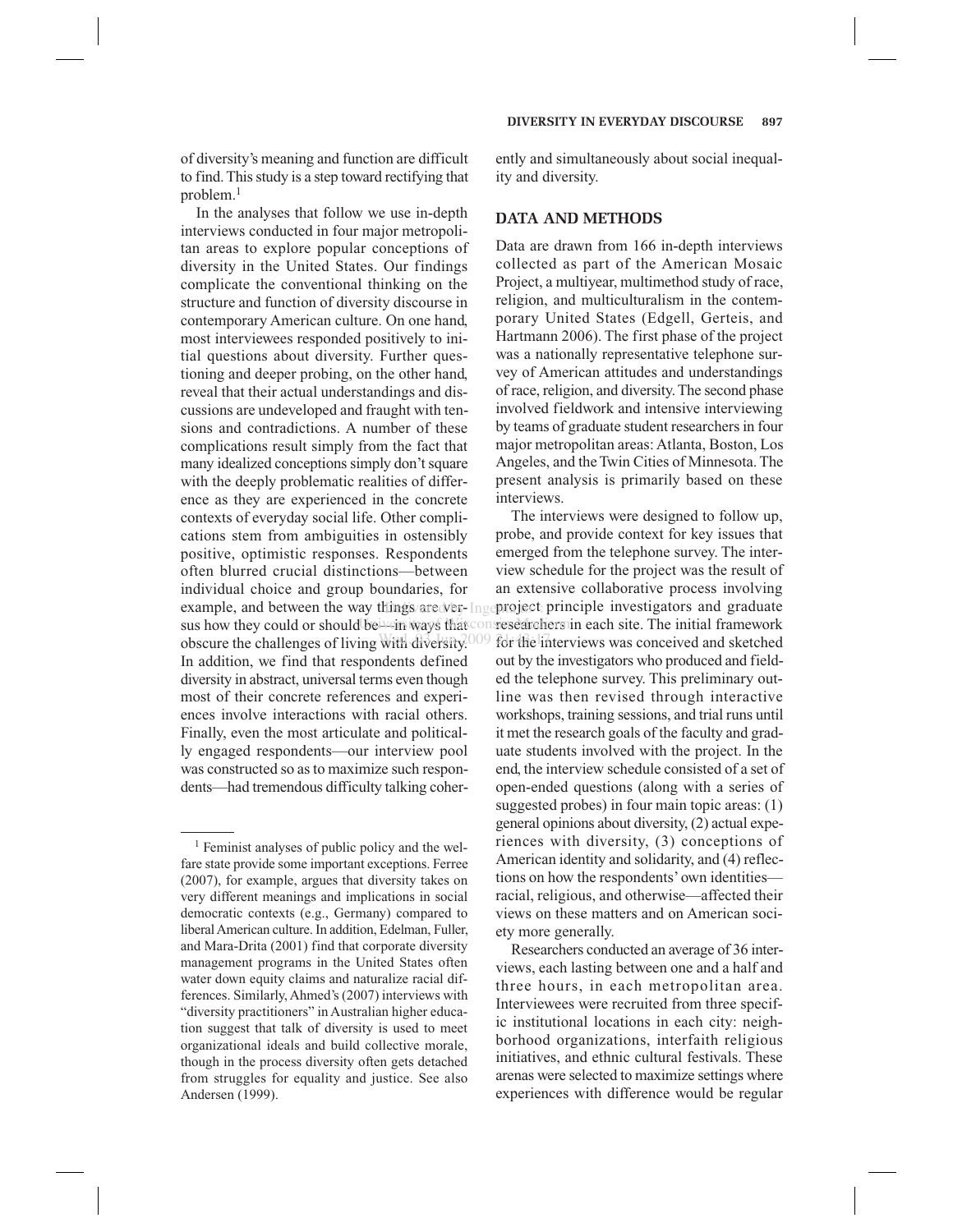and diversity concerns would be prominent, and to afford organizational continuity and comparability across the four regions. Once researchers gained access to a particular organization, they recruited respondents by approaching individual members at meetings or events. Researchers interviewed both rank-and-file members and people in positions of leadership. In the case of festivals, they also included some attendees. About a third of our sample is drawn from each setting.

Two-thirds of our respondents are white, and the sample is gender balanced, with respondents' ages ranging from 20 to 75. It is important to emphasize that the interview population was not intended to be a random sample of Americans (as was the telephone survey) but rather a purposive one, targeted to respondents who are actively and self-consciously grappling with issues of difference in their lives and who are thus both well-informed and articulate about diversity. Our goal is to capture the discourse on diversity as it is best understood, enacted, and articulated in the American civic sphere.

The use of in-depth interviews was essential. Open-ended questions and strategic probing open-ended questions and strategic progrims isconsequality.son<br>allowed us to explore *why* people held certain 2009 and 31 beliefs or *how* certain experiences affected them. These techniques enabled story-telling, extended illustrations, and elaborated arguments through which we saw ambivalences and complexities that are inherent in American conceptions of diversity. In short, in-depth interviewing allowed us to delve beneath the surface of initial answers to reach the deep structure and cultural commonsense implicit in diversity discourse.  $Weld$ , certain  $2009$   $2\frac{17}{10}$   $43$ ;  $17$ 

Once the interviews were completed, they were transcribed and archived by a separate team of research assistants. After reading through whole transcripts of a large number of these interviews (including all of those quoted directly below), we decided to base this article on a close reading and analysis of two main blocks of questions in the transcripts. The first and most important block involved initial questions about diversity broadly and generally conceived. This section asked interviewees to define diversity, talk about what they found both positive and challenging about it, and discuss their experiences with people who are different from themselves.

We analyzed this first block of questions, the empirical core of this article, in two distinct stages. First, we carefully read through the interview transcripts to identify central themes, patterns, and tensions, noting the frequency and coherence with which respondents expressed certain ideas. This process yielded a basic, descriptive picture of both definitions of diversity and attitudes about positive and problematic social aspects of diversity. After establishing these basic patterns, we went back through the transcripts and blocks of quotes to: (1) identify assumptions and presuppositions built into the discourse and (2) unpack underlying tensions and ambiguities. This second stage of analysis was guided by recent scholarly writing and critical theory on solidarity and incorporation (Alexander 2001; Hartmann and Gerteis 2005), colorblindness (Bonilla-Silva 2001, 2003; Carr 1997; Crenshaw 1997; Eliasoph 1999; Gallagher 2003), and multiculturalism (previously cited). These bodies of work highlight the tensions between individual ideals and group-based commitments, assumptions about the social bases of unity and order, and the Ingelationship of cultural difference to social

The second block of questions involved views on the relationships between diversity and inequality. We used this block of questions to support and develop our interpretive claims about the structure and consequence of the diversity discourse with respect to issues of inequality, assimilation, and white privilege. To supplement these answers (which were often more abbreviated than we initially anticipated), we looked at the questions that asked respondents to discuss their views on inequality and politics: What kinds of inequality did they see as important? What should be done about inequality? As appropriate, we also looked at questions that asked people to reflect on how their racial and religious identities shape their views on diversity. When necessary, we also used fieldwork conducted in conjunction with these interviews to contextualize and confirm our interpretation and analysis.

# **THE STRUCTURE OF DIVERSITY DISCOURSE**

We began our conversations about diversity with a very simple question: "What does diver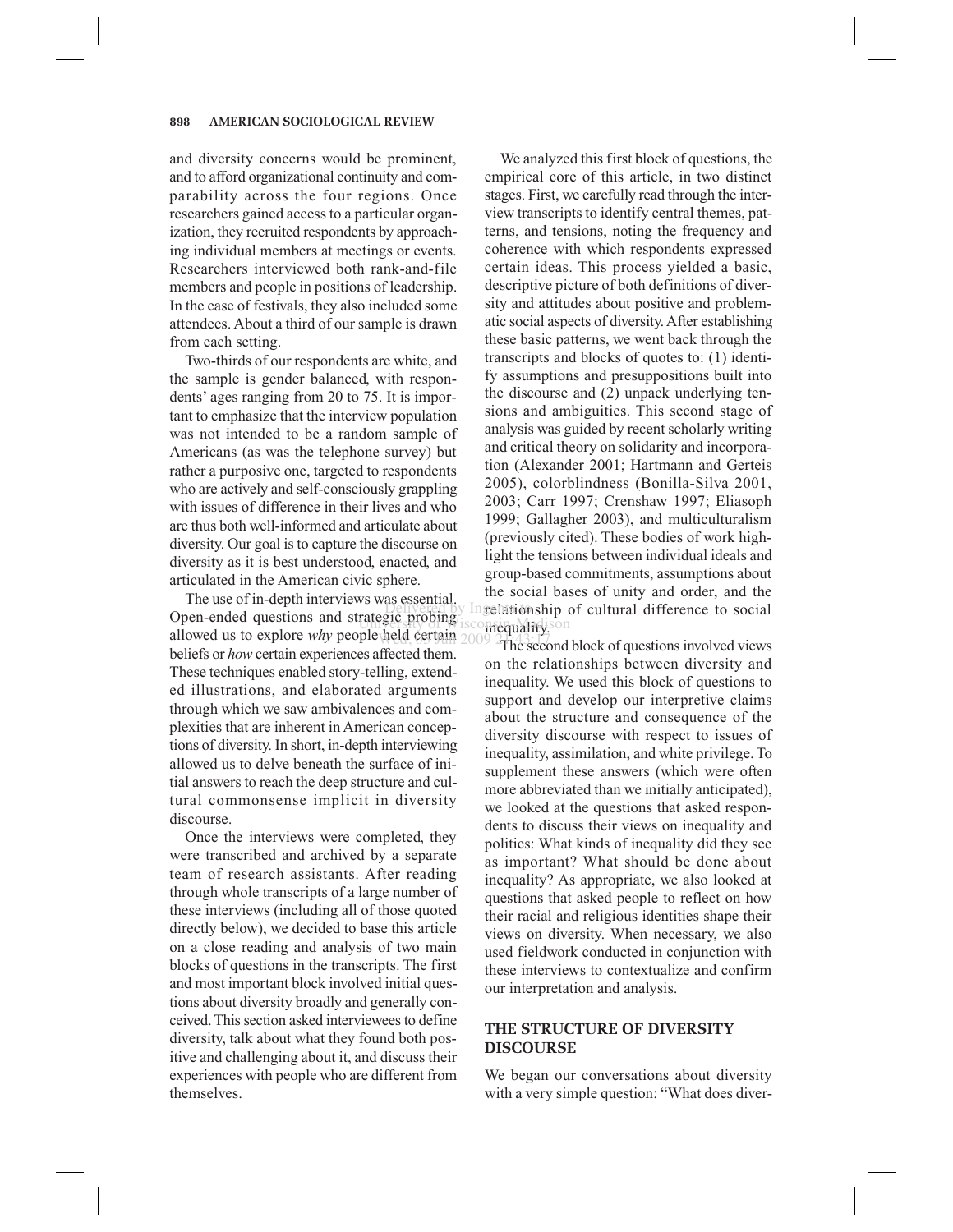sity mean to you?" Responses to this openended query were surprisingly consistent and evenly divided into two types. About half of our interviewees responded by offering basic descriptions or very general definitions of the term. Lucy, a 55-year-old white woman from Boston, took this tact: "Diversity to me is being exposed to many different people from many different cultures." After a brief pause, Lucy continued:

And by cultures I don't necessarily define that as ethnic or racial background. I think about how a person was raised. It includes religion, parenting style. It includes economics. It includes who their friends were, where they went to school, how they went to school. Things like that. I really define culture in a much broader way than most people do.

Like Lucy, many of the respondents who took this definitional approach generated lists, sometimes quite extensive, of the social differences they believe fall under the diversity heading. "For me," a white man in Los Angeles explained, "[diversity] includes ethnical [sic] differences, political differences, theological differences, sociological differences, and attitudinal differences" as well as "categories like politics, sex, Ingeprogram and race." In these responses, diversity is essen-con recognize are tially a descriptive term reflecting that the  $^{12}$  But the re United States is a collective of many different people and cultures, not a singular, homogenous society. "It's like living in the Sears catalogue instead of the Sunday circular from the newspaper," as one white, middle-aged Midwesterner put it.

Interestingly, a large number of respondents who offered these general definitional responses also said (when asked) that *other* Americans use diversity mainly as a euphemism or "buzz word" for talking about race. "It's all about race for most folks," or "it's mostly black and white," or other people use diversity to refer to "racial kind of stuff ... people of color or new immigrants." In sum, while very few (under a dozen) of our definitional respondents restricted their definitions of diversity to racial differences, an overwhelming majority insisted that this is precisely how other Americans use the term.

The other half of our sample responded to these initial questions by describing diversity as more of a social project or initiative, a moral imperative dictating both the recognition and acceptance of differences in the modern world. For many, diversity implies that "you need to accept everyone for who they are regardless of how they might be different from you." Others simply spoke of the need to "include everyone" or "embrace our differences." Similarly, Dan, a 52-year-old white Southerner, said diversity means being able to "accept all people for who they are, their value, their contributions to society." Unprompted, more than a few of these respondents talked about seminars or training programs on inclusiveness or intercultural communication that they had gone through at work or in civic organizations.

Many of the respondents who see diversity in these moralistic terms rely on the social or demographic realities of difference encapsulated in our more definitional responses. In other words, they see diversity as both a description of the social reality and a moral commitment. Michael, a white Californian, fell into this category: "Diversity means a society that recognizes it's made up of people of different races, ethnicities, religions, cultural backgrounds, ages, education levels—those categories. And generally diversity—if it is framed as a goal in whatever institution or activity or program or benefit we're talking about—should recognize and be inclusive of all these groups." But the relationship does not necessarily go the other way. As another white Westerner put it: "Diversity? That's just a description of the society in general. One doesn't need to promote diversity in Los Angeles. It's already there. You see it walking down the street, on the bus, in the restaurants. It's like promoting oxygen."

Whether definitional or programmatic, these initial responses to questions about diversity all share one important characteristic: they are generally upbeat, even optimistic about the term itself. Most people offered responses similar to Len, a 46-year-old white Bostonian, who said that diversity "makes life more fun," or Louis, a white Californian, who believes diversity "adds beauty to life." Many respondents said that diversity makes life "more interesting" or "more exciting." Others went a bit further. Joe, a white Westerner, defined diversity as "a positive value for the individual and ... a positive value for the community at large in ensuring that one's exposed to different experiences, different viewpoints, and different backgrounds." Along these lines, Reverend Sharper, a white Southern Baptist minister, said that "it is a very positive word. I like diversity. It means variety."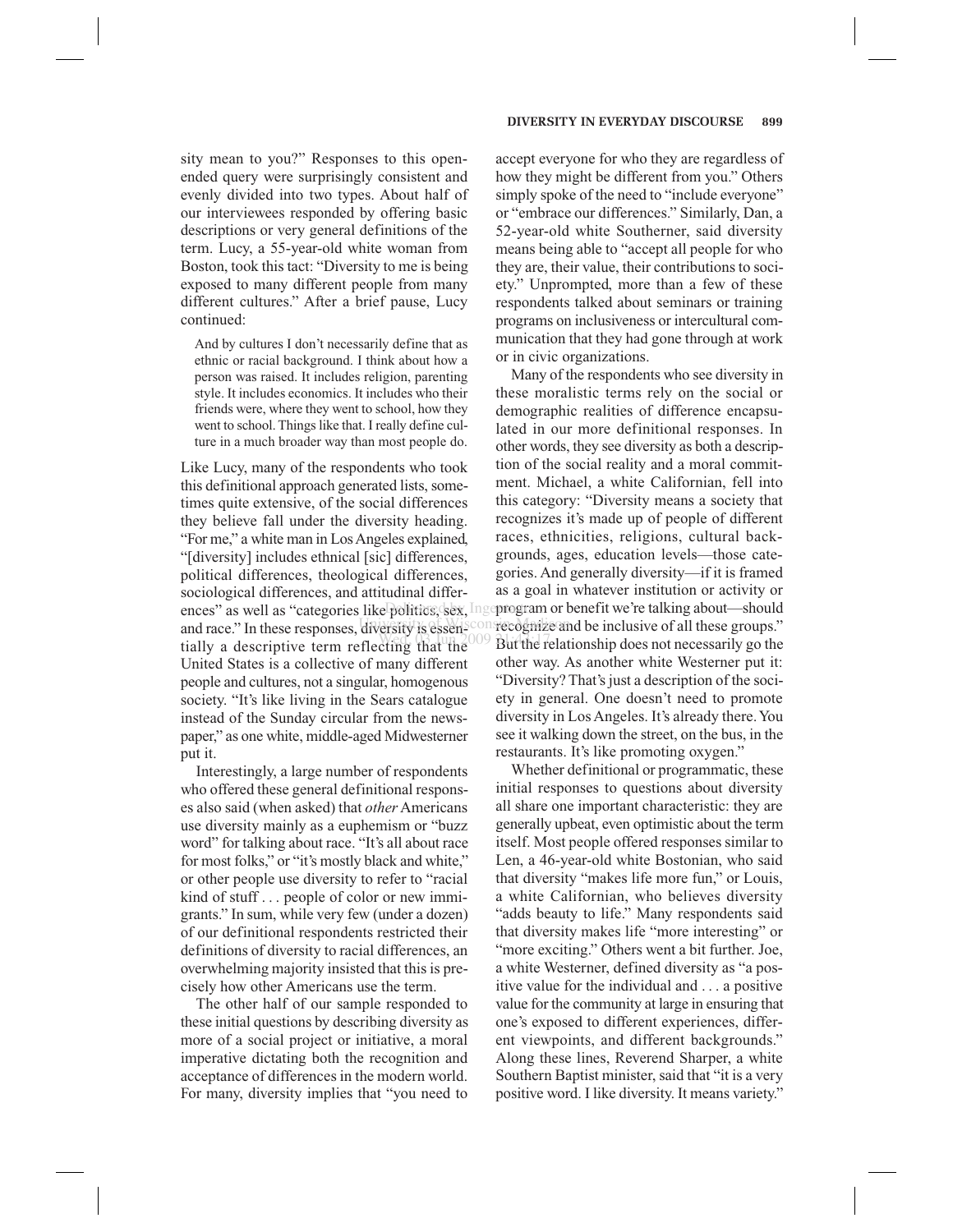Sophie, a middle-aged African American from Los Angeles, agreed: "It's a big word, it's very wide and it's very inclusive." Some respondents were even more pragmatic. For example, Elaine, an older white Bostonian, argued that diversity is "good for growth," and Jeanine, a 40-year-old white Minnesotan, claimed that it "prepare[s] the next generation of Americans to be more globally conscious, to be more globally concerned." Most respondents not only feel comfortable with the language of diversity, they are open and optimistic about the term, much as the findings from our initial telephone survey suggested.

A closer look at more detailed responses, however, reveals that these seemingly positive attitudes about diversity are often very thin, vague, and undeveloped. When pushed to explain their answers, or give examples or evidence to support their views, many respondents struggled for words or offered only generic platitudes. For example, Jill, a white Californian, expanded on her initial optimism as follows:

I, I think it's a wonderful thing because I think it enriches our lives. That ah, that ah, not everybody looks the same or acts the same or thinks the samey Ingenta to : and I think it, it's ah, maybe for a later question but I that, that it is a very value in being aware of dif- $1200$  believe they ferences and appreciating those differences not as wrong but simply as different, and, ah, and then also at the same time, this warning of commonality among these differences.

Such awkward responses were in stark contrast to expansive, substantive answers respondents gave on other topics including race and religion. The only clear, concrete explanations of the benefits of diversity we heard involved popular culture. Al, another white Californian, was typical: "Well, variety is the spice of life, and I like to be open to other kinds of music other than my particularly narrow field of interest." Whether pegged to music, food, clothes, or some other aspect of consumption, an expanded range of choice is not only the most concrete but also the most common benefit of diversity our respondents had to offer.

It is not just that our respondents had a difficult time explaining what is valuable about diversity. In trying to specify diversity's benefits (and before they were even asked about its challenges) a large number of interviewees found it necessary to qualify and condition their responses. Others, often unexpectedly, began talking about the problems of diversity even as they were trying to uplift its strengths. We came to think of these as "yes, but  $\ldots$ " responses.<sup>2</sup> For example, Max, a white Bostonian, answered the question about benefits by saying that diversity makes life "much more fun, that's for sure." But one sentence later, Max referenced his racially-mixed neighborhood organization and said "*and yet,* and sometimes you get frustrated by that too. You say to yourself, 'are we ever going to get through this and how are we going to get through this and how are we ever going to reach a decision or consensus on this?'" For Max, the "fun" of diversity is difficult to specify because it is undercut by the frustrations of actually dealing with differences. Melissa, a white Californian, elaborated:

I think it's overall, I think it's a good thing *but* it's a kind of delicate balance because now, you know, we're also at a place in this country where  $\ldots$  [we] still need to keep our American identity and nationalism... We as Americans, you know, as a whole need to respect one another's differences and backgrounds and all of that, and be tolerant of one another. *But by the same token,* you know, there has to be a defining thread somewhere.

Unter question but is co Clearly, crespondents like Melissa and Max believe they should say something positive about diversity but find it much easier to delve into its challenges and difficulties.

> The nationally representative telephone survey that preceded our interviews included an open-ended question about the "drawbacks" of diversity. Three main concerns appeared, with the most typical having to do with cultural disunity and fragmentation. A third of the respondents who answered this question expressed such concern. Misunderstanding and intolerance was the second most typical worry, variations of which were given by 24 percent of telephone respondents. Another 13 percent gave answers that related to issues of equality, equal opportunity, and fairness. (For further treatment, see Gerteis and colleagues 2007). Our interviews help us clarify the context and complexity of the perceived problems revealed by the survey.

> When asked to describe the problems of diversity, most interviewees talked about the

<sup>2</sup> For a related finding and analysis, see Bonilla-Silva and Forman (2000).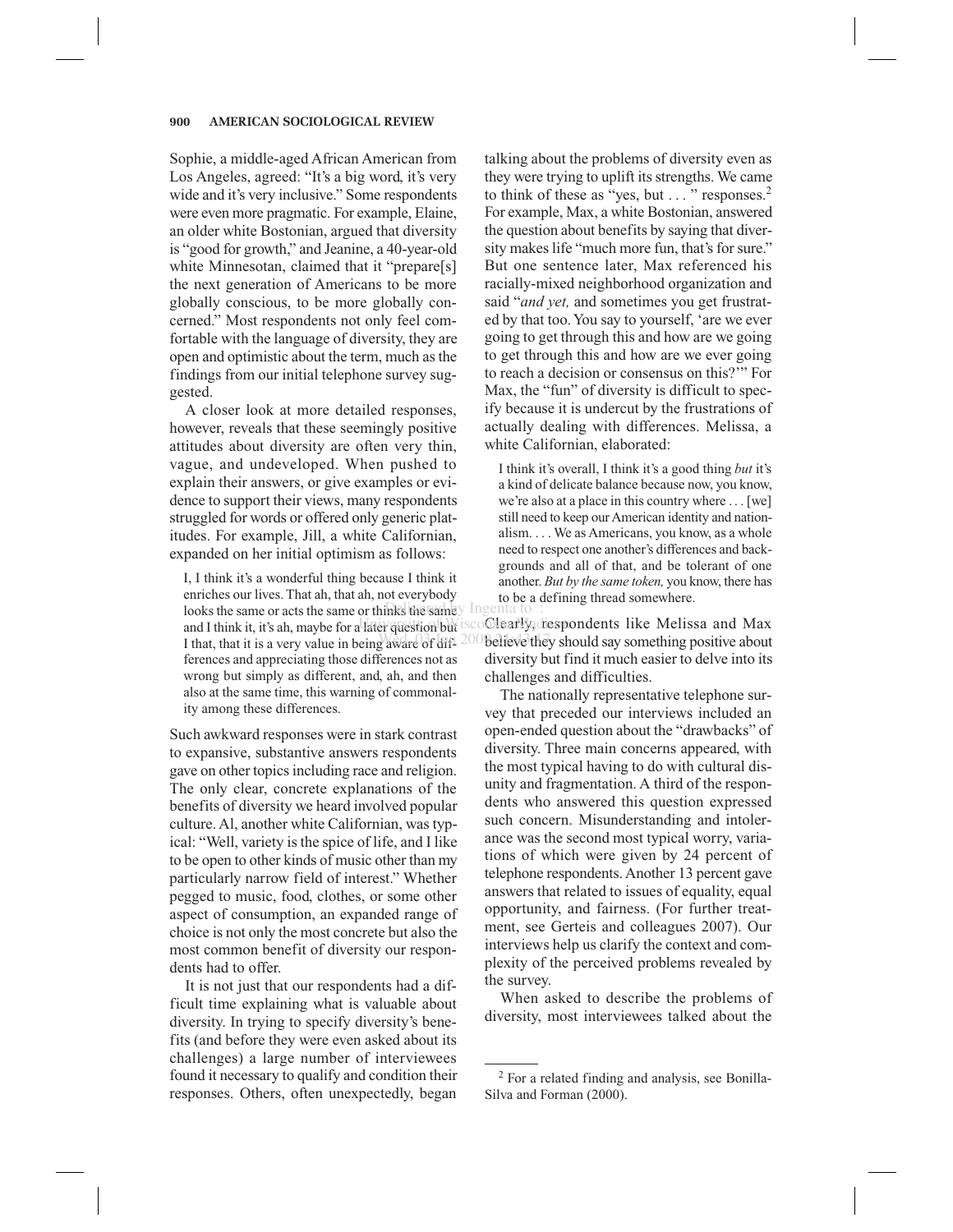misunderstandings that often occur between people of different backgrounds and lifestyles. For instance, Phyllis, a 54-year-old white Minnesotan, noted the difficulty of making decisions in diverse groups:

A challenge [is] getting people to really hear each other, when you're making a community decisions. Um, and then on an individual level it's, it's very easy to be irritated and offended by an action without realizing that, you know the background of the person taking it is, is so different that they don't mean for it to be offensive, it's just the norm for them.

Others talked quite openly about prejudice and fear. Adam, a middle-aged white Easterner, said:

A drawback is that there are usually misunderstandings or fear, that sort of thing that happens, and probably what's unfortunate is that many people will not try to go beyond that... I don't know, there are so many things that we assume, so much of our behavior is, just even in terms of what a certain gesture means or saying something that means something horrible for another culture. So those things come up.

Mark, a white Minnesotan, concurred: "Nou Ingernow.": have to keep challenging all bifyour own prej-sconsin While mequality and fairness are among the udices everyday. I mean they are just there, you<sup>009</sup> most con have to learn something new." In these responses, we see that misunderstandings, as well as prejudices and outright fear, are often associated with diversity.

Respondents in our face-to-face interviews elaborated on the concerns about excessive diversity that were so prominent in our initial telephone survey. The response from Claire, a 58-year-old African American from Boston, was illustrative and memorable:

If you have too much diversity then you have to change the Constitution, you have to take down the Statue of Liberty, you have to take down those things that set this country up as it is. This is the only country in the world where if you're born here you're a citizen, so you have to change that. So we—this is our principles.

For Claire, "too much" diversity threatens the foundational principles of American democracy, so much so that it places the iconic Statue of Liberty at risk. Cheryl, a 36-year-old white Bostonian, focused on traditional ways of doing things:

I think kind of the way I was at first afraid of diversity, was that a group could be eradicated, just,

well not really eradicated, but just "we've done it your way so long that we're just totally not going to give you credit anymore" and I've seen that a lot like with—well, I don't know if it's so bad it's painful.

These quotes show that in spite of the efforts of multicultural activists and theorists (who argue that diversity need not be set in opposition to social solidarity), diversity is still perceived as posing a real threat to national unity. In addition, those with concerns about excessive differentiation do not all share the same assumptions about the basis or foundations of social solidarity. Claire's vision is fairly abstract and idealized, while Cheryl's appears to be more culturally specific. That said, our respondents rarely acknowledged these tensions and alternatives. Rather than being drawn into discussions about these tensions, they preferred to focus on the general problems of unity and order they believe excessive diversity presents. A fairly typical evasion came from Jeff, a white Westerner, who wished diversity would simply "go away," adding (with laughter), "yeah and then you are an American or you're a visitor you

most common problems mentioned in our initial telephone surveys, our interviewees were unlikely to talk about them even when asked directly. This is an important finding, and we discuss it in further detail shortly. But first we need to explore another problematic aspect of diversity that the interviews revealed: the failure of Americans to live up to their own optimistic ideals.

In spite of what people might first say, Sara, a Korean American from Minneapolis, saw diversity as a challenge "because people resist change and resist things that make them uncomfortable." Sara gave her work as an example:

It's a challenge institutionally in some of the schools that I've worked in or some of the organizations because there's the lip service that people give to diversity versus the true understanding of what needs to happen to make it a reality in the institution. So people can talk about how much diversity's important but you know when it comes down to action and understanding that you have to change yourself or change aspects of the organization. People, you know, struggle against that.

Similarly, Adele, a 49-year-old African American from Atlanta, said: "I would think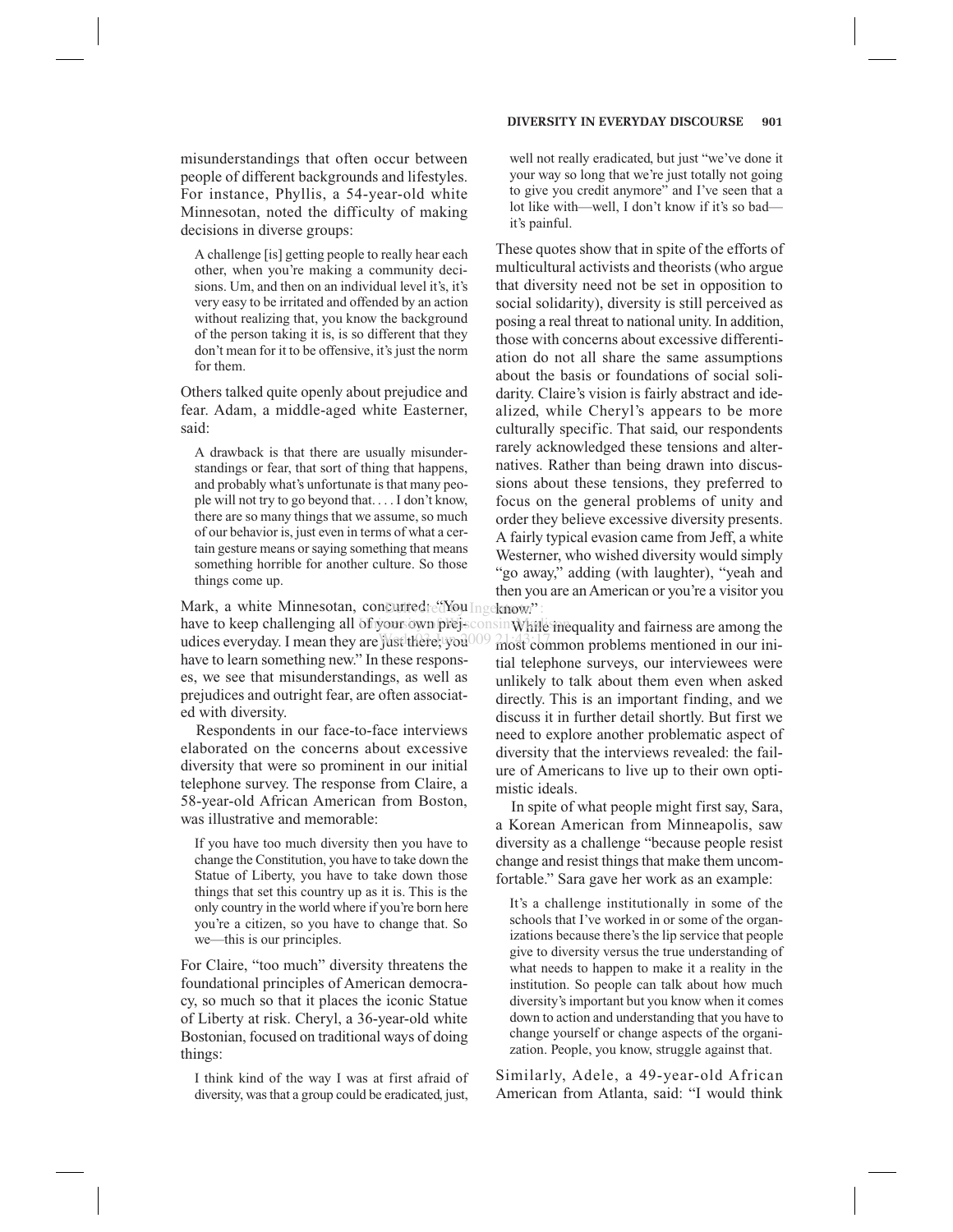[diversity] meant, you know, being willing to take a moment to get to understand other people, maybe their culture, ... maybe their religion, or whatever makes them different." Adele believed this conception of diversity, though, is "almost an illusion, it doesn't seem like something that's really solid to me." Another example came from Miles, a middle-aged African American from Atlanta. At the beginning of his interview, Miles talked about "practicing diversity," by which he meant "that you would embrace everybody and treat them equally, treat them fairly, and make the effort to go into other people's communities, shop in different areas, invite them, and just make a connection." But Miles grew cautious when asked about the drawbacks to diversity:

If the people that are teaching it have not learned it or, some of the drawback is people get confused by it and they don't know exactly what the purpose of it is. That's when I get a little uncomfortable. When people use it for their own personal gain, or they use it just to say we have diversity basically.

Diversity is a challenge, Miles concluded, "when people don't practice it."

Respondents of color were somewhat morey Ingenta to : cognizant of this contradiction than whites, though this was far from universal. Dan, a 52 year-old white Southerner, for example, started by defining diversity as the ability to "accept all people for who they are, their value, their contributions to society. Not this, you know, stereotype." But then Dan went on to say:

Unfortunately, say in our neighborhood, walking down the street, I see a 35-year-old black man walking down the street looking a little tattered, homeless, or whatever you want to call—street person, and you know automatically you think of the stereotype—I better watch this guy, he's getting ready to break into my car.

While Dan's ideal is that Americans should accept individuals without regard to their social characteristics, he also realizes that many people—including himself—have a great deal of trouble actually doing this.

Social scientists often encounter tensions between descriptions of how things are versus prescriptions for how things ought to be. In the case of the diversity discourse, this kind of tension is both connected with and reproduced by a deep, if often unstated, set of ambivalences about the concept itself and experiences with difference in particular. We turn to some of those more specific and consequential tensions, ambiguities, and ambivalences in the following section.

# **SPECIFIC TENSIONS AND AMBIGUITIES**

The tension, or outright contradiction, between descriptive and prescriptive visions of diversity is threaded throughout many of our conversations. Further analysis of the interview transcripts revealed three distinct sources of confusion and ambiguity: (1) respondents often conflated group-based commitments with traditional individualist values, (2) respondents typically defined diversity in very general terms yet recounted experiences with and references to diversity that were far more specific and racially-inflected, and (3) respondents had a very difficult time talking about structural inequality in the context of diversity conversations.

# *INDIVIDUALIST IDEALS, GROUP-BASED COMMITMENTS*

In than whites. Is cordiways lurking in American culture, the tension  $\mu_{\text{Dan}}^{0.3}$   $\frac{1}{2}$   $\frac{200}{9}$  between individual ideals and group-based commitments is pervasive and heightened in the diversity discourse. Wikipedia offers a basic two-sentence definition of diversity that unintentionally illustrates the problem: in a "human context" diversity is "a form of individualism, unique characteristics, beliefs and values." So far so good, however, the next sentence emphasizes a very different meaning of diversity. "In a social context," diversity is defined as "a presence in one population of a (wide) variety of cultures, ethnic groups, languages, physical features, ... socio-economic backgrounds, opinions, religious beliefs, sexuality, gender identity, and neurology" (*Wikipedia,* Diversity, 2006). The point here is not so much the long list of differences that fall under the diversity umbrella; our interviews have already highlighted those. Rather, it is the tension—so apparent to the sociological eye, yet so little recognized or problematized in the culture—between the unique, individualistic qualities or values endorsed in the first sentence and the broader collective categories appealed to in the second. For some respondents, an appropriately diverse society is one in which all individuals are treated the same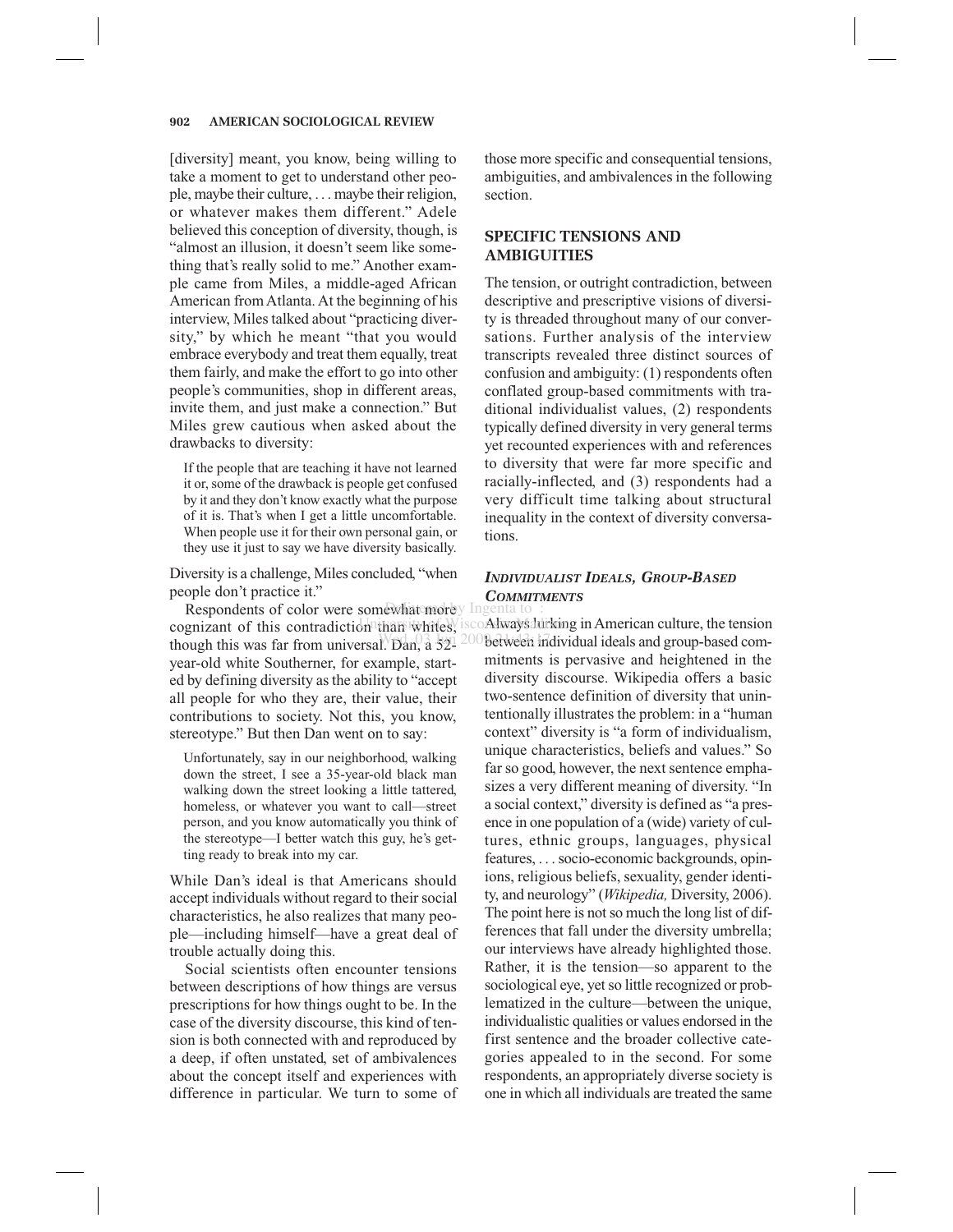regardless of their social differences. For others, it refers to a society in which group differences themselves are consciously valued, celebrated, and sustained. It is difficult, if not impossible, to endorse both ideals at the same time because they represent two fundamentally different conceptions of the proper role of the individual and the group in social life.

This tension is often revealed in and perpetuated through the language interviewees used. For example, Joe said, "Diversity is a positive value for the individual and then I believe it is a positive value for the community at large in ensuring that one is exposed to different experiences, different view points, and different backgrounds." Emily offered that "diversity ... is being exposed to many different people from many different cultures. And by cultures I don't necessarily define that as an ethnic or racial background—I think about how a person was raised." In these responses we see appeals to both individual values and community or group commitments, despite the fact that the two are not always compatible. This confusion is often difficult to recognize because many respondents use plural pronouns when they are actu- Ingethis kind of talk. When asked how diversity is ally referring to single individuals, or they talk conspositive, Ry about "people" in ambiguous general terms.<sup>2009</sup> individua Either way, group-based social phenomenon and commitments conflate individual differentiation, which blurs distinctions that are often not easily reconciled in theory or in social practice. Indeed, when Dan from Atlanta said that diversity means "to be able to accept all people for who they are," he is explaining away as much as he is explaining.

Perhaps the clearest and most common illustration of this tension came when respondents expressed an individualistic vision of diversity as a positive achievement of personal acceptance but would then go on to talk about the structural and collectivist problems of social difference. This pattern was most often exhibited by people of color who talked about the structural barriers faced by individuals from certain groups, but white respondents sometimes displayed this pattern as well. For example, Alice, a white Midwesterner in her fifties, characterized diversity as positive because it "reflects the values, and traditions, and ethnicity, and religious backgrounds, skin color of everybody and it welcomes them, makes them feel that they're part of the group, that they're welcome, that their

background is going to be reflected and affirmed." (Note Alice's use of plural pronouns.) When talking about the drawbacks, however, Alice's language switched to group level differences:

You have to constantly be thinking about if you're, I see it mostly I think when you're doing, like if you want to do the best summer reading for 2004, your instinct is to list all the top authors, and they're surprise, all white! And oh my goodness, we didn't pick up any minorities, or any nonwhite people, we have to go back and do this and make sure we include them. And I think it's unfortunate that they are just right there to begin with, that we have to target out, we have to categorize our brains that way.

Ideally, for Alice, a commitment to diversity would make individuals feel welcome regardless of their various differences. In her experience, though, diversity is problematic because group-level differences are not something she usually pays attention to, even when she thinks they might be important to notice.

Ryan, a white Californian involved in a local community group, provided another example of positive, Ryan hailed the importance of each individual in creating a harmonious whole. "It's, it's almost like a choir having different voices. I mean, everybody has a different opinion or they come from a different background so they have different ideas that like they can bring to an issue or problem." In discussing the problems with diversity, however, Ryan said:

Well we, we see that in [my neighborhood] with you know like there, we have a big Armenian and a big Thai, and then Hispanic, and you know there, the communication is hard. In fact, in our neighborhood council, we've had a hard time trying to reach out to a lot of the immigrant population, and it's been hard, they haven't responded real well.

Like many respondents, Ryan has positive feelings about diverse individuals coming together as a group, and yet he experiences difficulty with group-level communication in settings where diverse individuals actually meet.

# *BROAD DEFINITION VERSUS RACIAL EXPERIENCE*

In his postcolonial reflections on racism, Albert Memmi ([1982] 2000), Frantz Fanon's con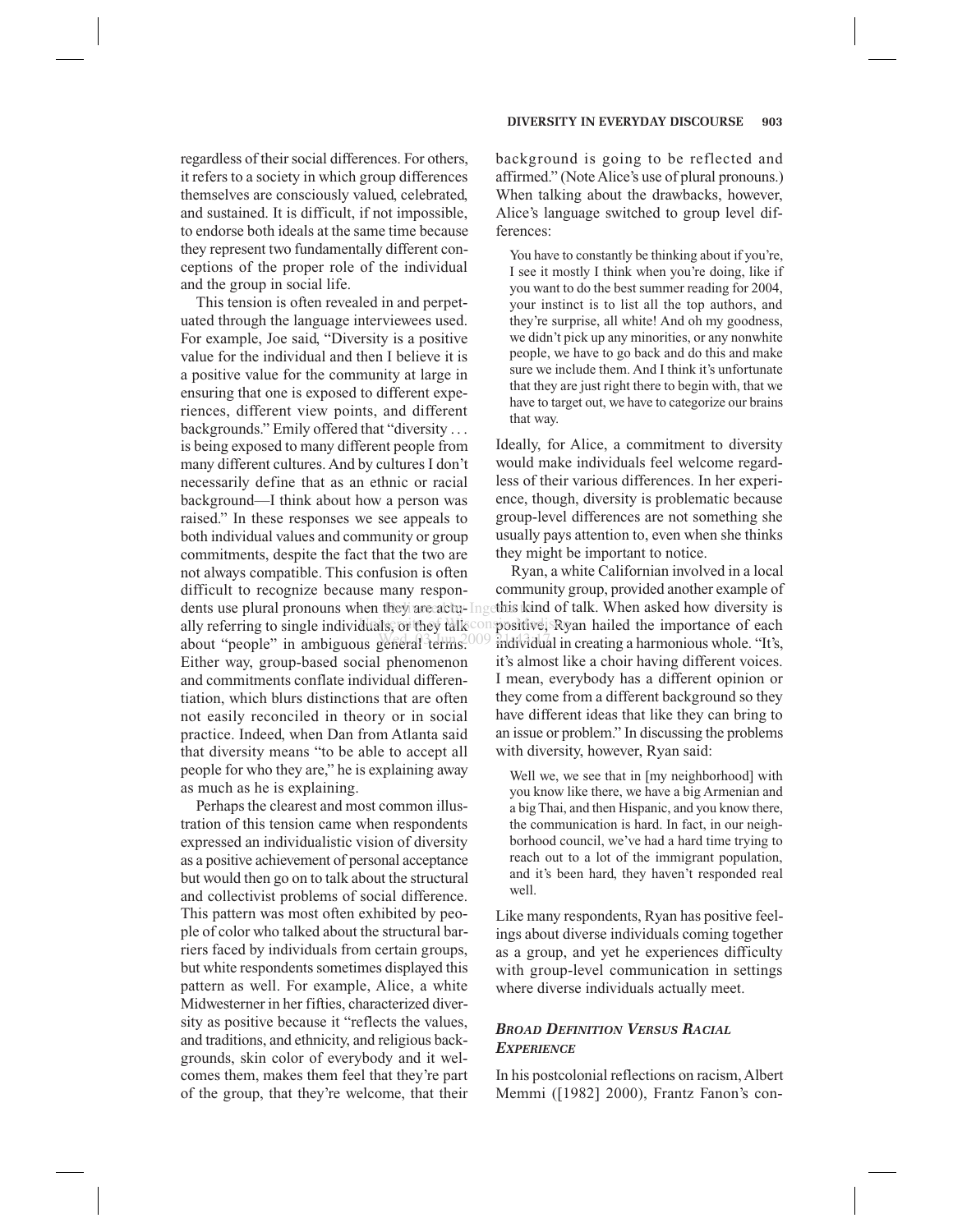temporary and counterpart, argued that race is the master trope for cultural difference in the modern world. This is a powerful and persuasive claim, one that could apply not only in the American context but all over the world. One might think, for example, of gay and lesbian groups in Great Britain in the 1990s who described themselves explicitly as a racial minority. But this is not exactly what our interviews reveal. In contrast to Memmi's theory, our interviews suggest that in the United States today, individuals tend to discuss cultural difference under the rhetorical or linguistic umbrella of diversity. This is not to suggest that race is absent from American conceptions of diversity. Race appeared frequently in our interviews—not as the linguistic trope for difference, but in the actual experiences and cultural categories that most people, regardless of race, have in mind when they talk about diversity.

An excerpt from the interview with Reverend Mayler, a 68-year-old black minister from Atlanta, reveals a broad, inclusive conception of diversity:

*Interviewer:* Today you hear a lot about diversity, what does that mean to you?

tiple of whatever it is.

*Interviewer:* Can you tell me a little bit more about that?

*Rev. Mayler:* Well, I'm using diversity in a broad sense because it can include people, ideas, and situations. Most often we use it in reference to people, but I think of diversity as situations, or opinions, or attitudes.

Clearly, the Reverend is committed to a very general, open-ended definition of diversity. Not only did he refuse to restrict his definition to racial difference, he wanted to broaden it from the realm of human differences to include situations. When asked where he personally had experienced diversity, however, the Reverend shifted from this general understanding of difference to one based almost exclusively on race.

Well, all of my life I have been in a diverse situation. I was raised in Pennsylvania in a multiethnic community with first and second generation Europeans, with a mixture of African Americans. We had the north, south, and European connection. And that began my childhood and then for college I was in a diverse situation, University of Louisville. And then in seminary and most of my life ministry has been at the Southern Baptist Convention where I was responsible for helping

blacks and whites work together. So all of my life has been a diverse situation.

Jill, a white Californian, provides another example of how race operates in the diversity discourse. After she haltingly defined diversity ("Diversity is, ah, recognizing and celebrating, value and making place for ah, the many differences within the human race") and offered a list of differences that included virtual identities, we asked Jill about the social spaces where she had experienced diversity.

Um, that is a good question—certainly in this place, to begin with, in our church and the center where we serve people. The neighborhood where I live is very diverse, well diverse, at least for me. It's 85 percent Latino and then the remaining 15 percent is very diverse. Ah, in urban areas where I've served and worked, I experienced a lot of diversity.

Similarly, George, a Californian who described himself as Latino and defined diversity broadly as "race, creed, and religion," offered this jolting and explicitly racial narrative of "basically my whole life":

Rev. Mayler: A situation where there are mull is consignal limit mixed; I'm half Greek and half Puerto Delivered by IngerGrowing up, I grew up in a Latin neighborhood. Wed, 03 Jun 2009 Rican. When I was younger, I had a big old Afro and I would see, I guess my first experience with diversity was with the police, the way they would treat us. You know they would beat us up and subject us and when I was younger I was placed in a foster home in an all Caucasian area and when I was in my own neighborhood I wasn't really aware of it. And I became aware of the differences and the prejudice that people had, the fear I guess. And when I went ... to college I was able to get involved in educating myself and learning about psychology. And I understood people's prejudice and people's bias and, you know, sociology issues.... I understood why I was, me and my friends were treated different than other people.

> And then there is Maggie, a white fifty-yearold from Boston, who defined diversity so broadly as to encompass everyone: "[it] includes religion, it includes parenting style, includes economics, it includes who their friends were, where they went to school, how they went to school, things like that." When asked where she personally experiences diversity, however, Maggie admitted it was "mostly through the Head Start Program" where she worked. She went on to say that she was raised in a small city "and there were [sic] very little cultural diver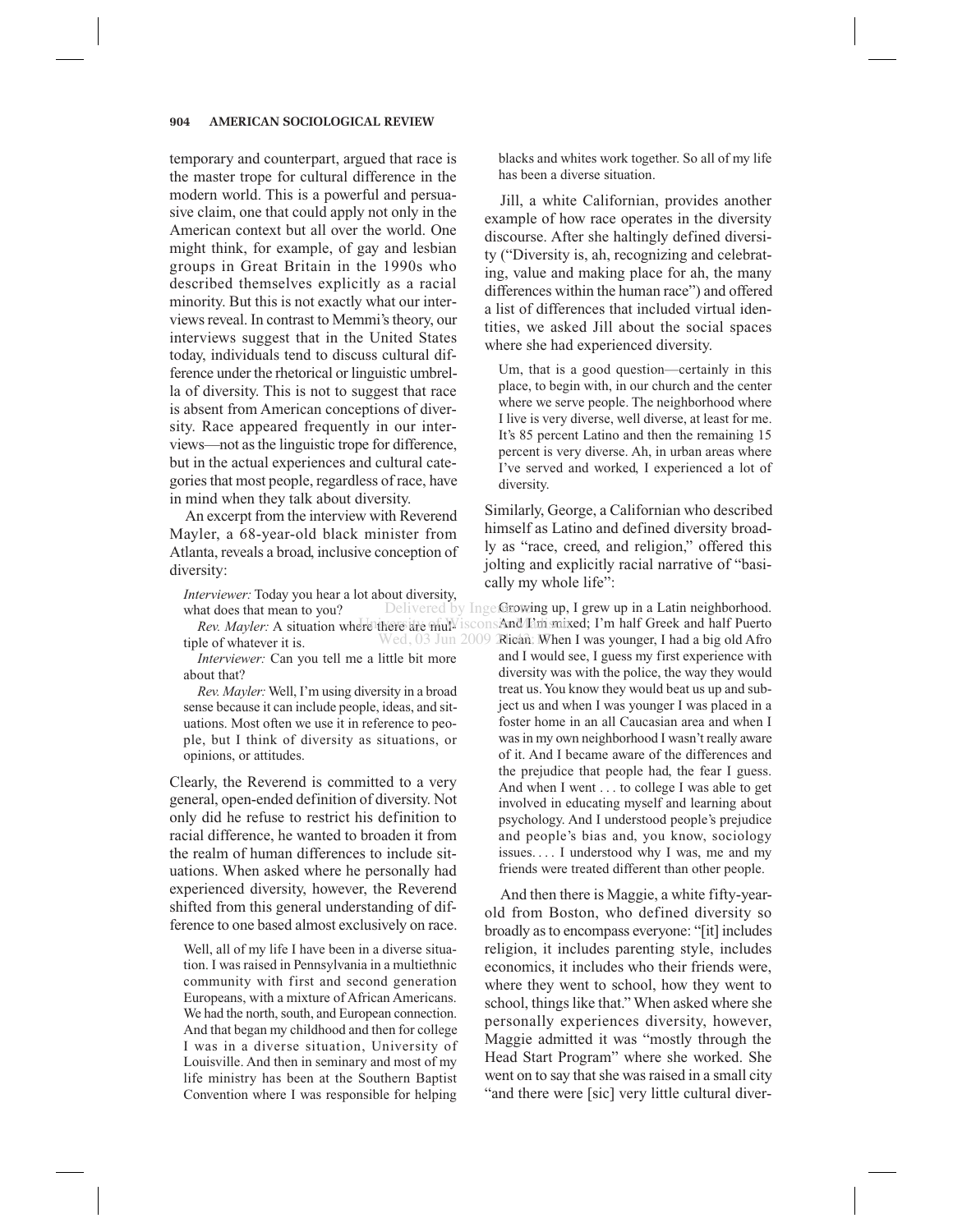sity there or ethnic there." Maggie then explained that "most of [her] classmates in school were white," that "most of the people [her] family had interaction with were white and French Canadian and Irish," and that she and her classmates were "discouraged from having any exposure outside of that group."

In each of these quotes, and many others throughout the interviews, we see that respondents typically define diversity in broad and inclusive terms, but when asked to describe personal experiences with difference, their responses are almost exclusively tied to race. Contra Memmi, it appears that race does not provide the language through which Americans talk about difference. Instead, race is the primary experiential lens through which difference in all its forms is experienced and understood. Therefore, although "diversity" may sound raceneutral or appear to transcend race altogether, the discourse of diversity is deeply racialized. Americans' most poignant and life-shaping experiences with and understandings of diversity involve race and especially *racial others.* Why has this happened, and what are the consequences of this way of talking and thinking?

Bonilla-Silva (2003) argues that post-civil  $009\frac{21:43:17}{5}$ rights era Americans have adopted colorblind ways of talking about race because colorblindness fits comfortably within core liberal-individualist ideals. This allows Americans to downplay the existence of fundamental racial differences and persistent racial inequalities (Carr 1997; Crenshaw 1997). Similarly, Eliasoph (1999) finds that the avoidance of "race-talk" is used to maintain bonds and decorum in civil society (Bush 2004; McKinney 2004; Myers 2005). It is not difficult to see why there is such deep ambivalence and contradiction in the diversity discourse: the controversial nature of race underlying and informing American conceptions of difference runs directly against their general and optimistic aspirations for diversity. Moreover, both kinds of discourse have the ironic, if by now familiar, effect of reinforcing and legitimating the racial status quo and its associated inequalities (Gallagher 2003). The way in which the diversity discourse peculiarly implicates race, both by its absence and its presence, reveals the strong influence of colorblindness and racetalk in American society.

The reproduction of social hierarchies through mystification and obfuscation is perhaps the most obvious and important function of the diversity discourse. Before exploring this in more depth, though, we must first clarify how the diversity discourse operates on its own semantic terms. Like colorblindness and related rhetorical strategies, the actual language of diversity deals with race by downplaying or diluting it, lumping it together with a host of social differences. At the same time, and in contrast to ostensibly race-neutral approaches, the core assumptions and understandings underlying diversity talk are anything but colorblind. Diversity talk is dominated by race, infused with racial knowledge or the lack thereof. At the discursive level, then, diversity talk simultaneously acknowledges racial (and other) differences while downplaying and disavowing related social problems. Race is always both present and absent in the diversity discourse. This paradox is key to the historical distinctiveness, cultural power, and social problems of the current American way of talking about diversity.

# ngenta to

# *ABSENCE OF INEQUALITY*

In his study of race, ethnicity, and class in America, Steinberg (1981) insists that to the extent that genuine ethnoracial pluralism has been achieved, it has invariably been at the cost of tremendous social inequities. The role of race in diversity discourses, as uncovered in our interviews, builds on Steinberg's classic argument. Diversity talk is the small talk that avoids the "elephant in the room" of American pluralism (Zerubavel 2006). Racial inequalities, not to mention racism itself, are big structural elephants. This creates a real, albeit seemingly comfortable, tension in the diversity discourse: people have the ability to explicitly talk about race without ever acknowledging the unequal realities and experiences of racial differences in American society—a phenomenon Andersen (1999) calls "diversity without oppression."3

<sup>3</sup> Johnson (2006) offers a related analysis about the disjuncture between democratic ideals and persistent racial inequalities in her recent study of schools. We note it here because she argues that open-ended ques-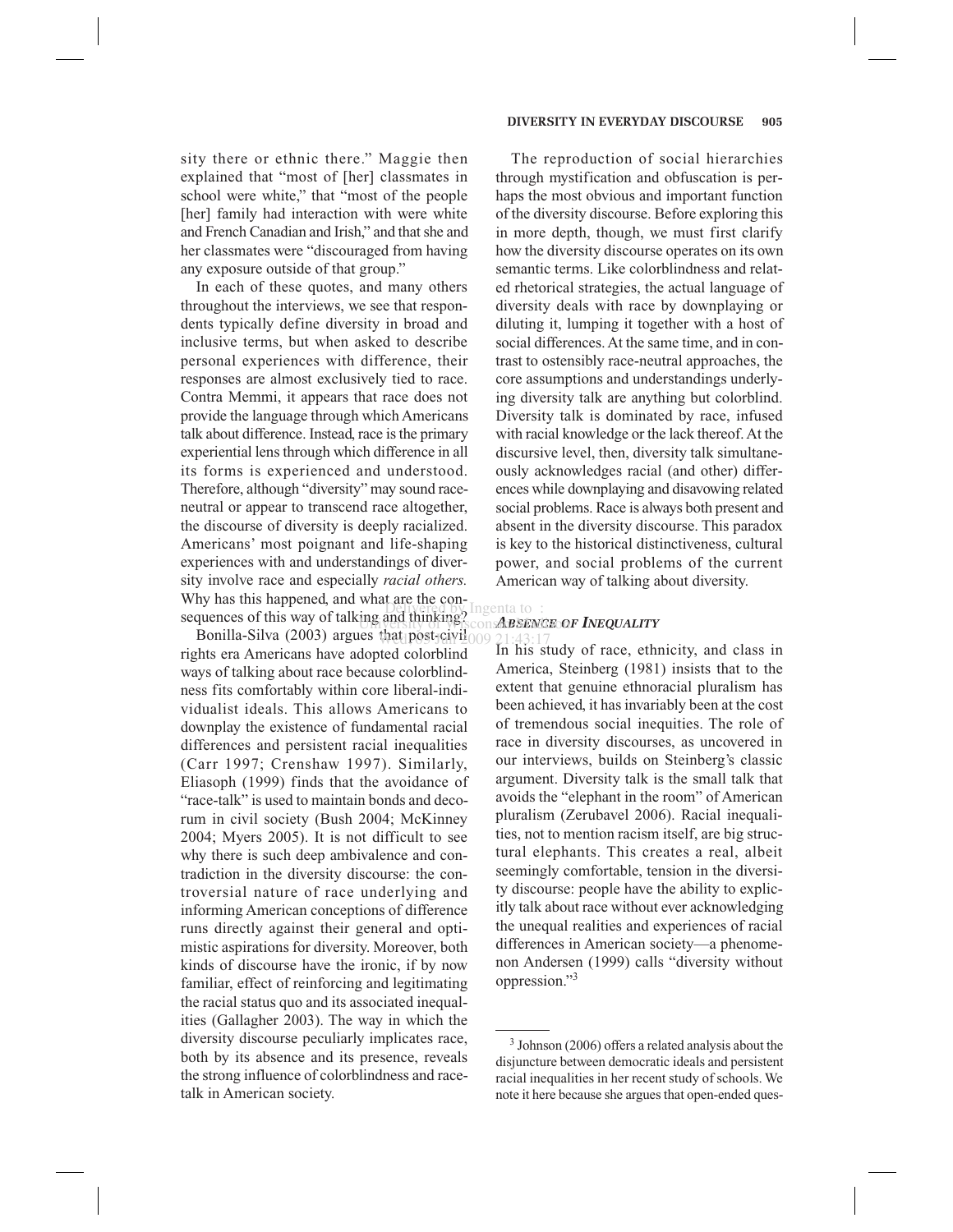In the language of diversity, every American, regardless of background or social standing, is believed to have a place and perhaps even be welcomed. This defining element of the diversity discourse separates discussions about diversity, difference, and multiculturalism from more uncomfortable conversations about inequality, power, and privilege. The vast majority of our respondents engage in this linguistic separation. They talk extensively about diversity without ever acknowledging or engaging the social inequalities that so often accompany social differences. This was the case even when we asked directly about the connection between diversity and inequality.

The relationship between diversity and inequality proved to be one of the most awkward and uncomfortable portions of these interviews. Some respondents were simply confused by the question, while others became frustrated and incommunicative. For example, Bill, a white Atlantan, said: "I've never really looked at it from that term. Umm [pause] it's a challenging question to think about." After a few prompts and a few awkward exchanges, Bill grew anx- $\frac{1}{2}$  one interviewee in particular helped shape<br>ious: "I don't really, that's a tough question if you by Ingenta to actending of the relationship between really want to know." An Asian woman from Atlanta, Rajne, said, "I think, I don't know, I'm  $200\frac{\text{GUT}}{\text{GUT}}$ not exactly sure what you're talking about, but I think you're maybe referring to some victimization processes that occur when you're  $\dots$ " In response to Rajne's confusion, our interviewer tried (somewhat awkwardly) to reframe and clarify the question by pointing out that some inequalities may be built into cultural diversity. This prompted Rajne to charge that the question itself was creating social inequalities. In woman from isconsin-Madison

An excerpt from Mario, a self-identified "43 year-old Puerto Rican from an Italian background living in Minneapolis," further reveals the frustration that accompanied this question.

*Interviewer:* So often you hear diversity come up in discussions of inequality and injustice particularly in the U.S. context. What do you think about that when people tie inequality issues to  $\ldots$ 

*Mario:* I'm sorry. I didn't understand that.

*Interviewer:* You know how often diversity comes up in discussions of inequalities and injustices, particularly in the U.S. context. What do you think about that, when inequality is discussed with diversity and is it important to kind of address these issues?

*Mario:* Well, what's happening is that people are getting more sophisticated in how they speak, they talk about it, because they're a little bit more knowledgeable. You know, again it comes to education, depending, oh yeah, we have to get going, alright ... Why don't, how many more questions do you have? You're going to write a dissertation on me.

The awkwardness in this exchange is clear. Mario obviously didn't understand the question and our interviewer struggled to reword it.

These examples illustrate the difficulty both interviewers and interviewees experienced in talking about the relationship between diversity and inequality. This proved to be so problematic that some of our interviewers simply stopped asking the question in order to maintain rapport and keep the interview moving. Although most interviewees were asked the question, only a handful were willing or able to put together coherent thoughts about inequality after having talked extensively about diversity.

estion if you y Ingent understanding of the relationship between diversity and inequality. When asked what diversity means to him, James, a 67-year-old African American community organizer from Atlanta, offered a lengthy definition: "Diversity has to be taken on global terms," he said, explaining that "we" operate on many myths about the pilgrims and the founding of this nation but that "in the so-called diverse world—the multicultural world—the least favored of all are the Africans." When pushed to expand on what he believes the general public thinks diversity is, James replied:

> Well you know, it's a word that's in vogue, it's overused. Most of them don't know what they're talking about. But other than the fact that, you know, it conjures up ideas of the workplace or the community that, where, you know, women have a place and men have a place and ethnic minorities have a place and somehow that the melting pot is working and everything's and everybody's happy ever after. And that's what the—that's happy talk, yeah.

James's definition of diversity incorporates a sense of history and draws on understandings of inequality. In general society, though, he sees a vision of diversity that relies on the illusion of a melting pot and a false sense of harmony

tions are the best methodological tool to expose and make sense of these contradictions.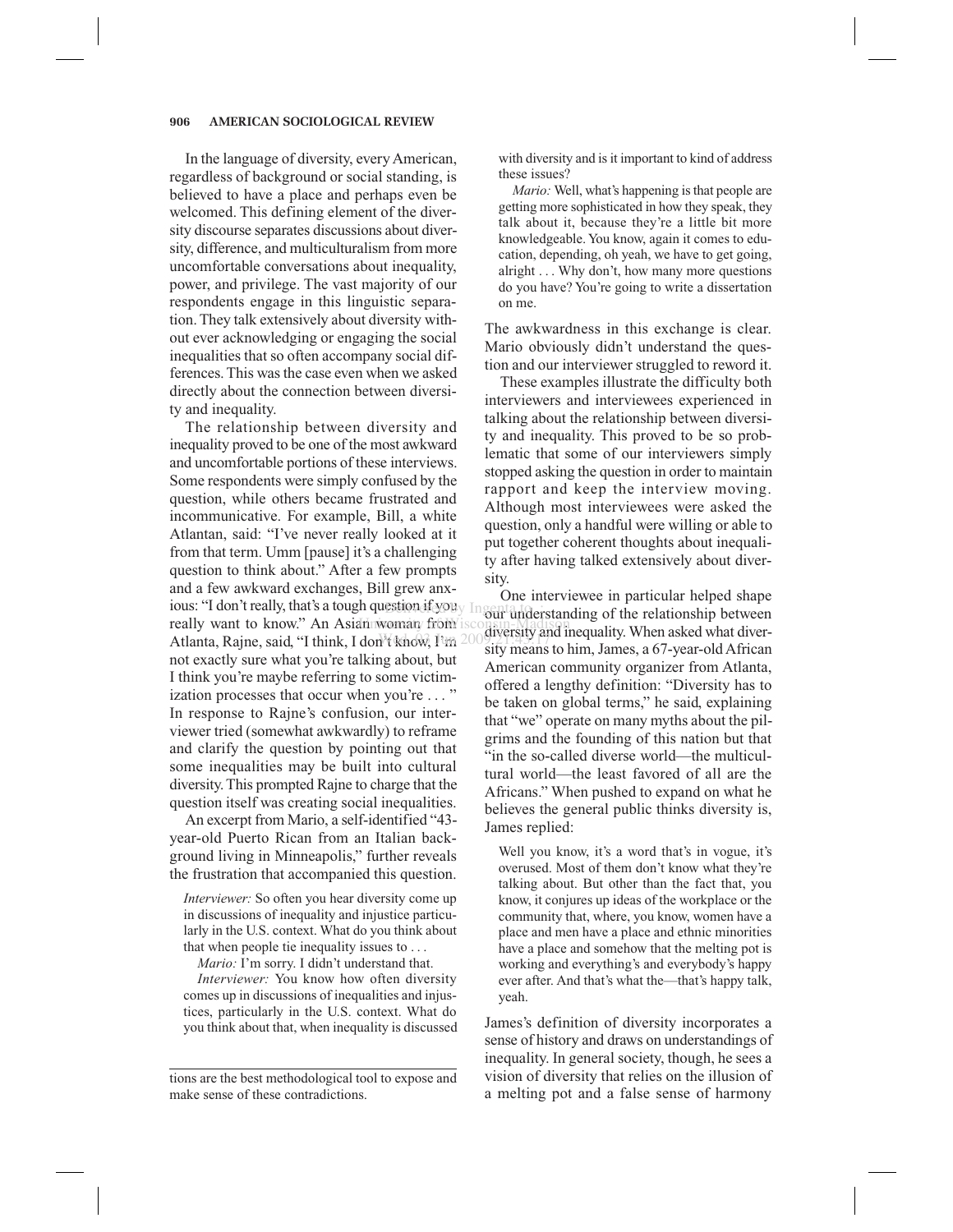among the various groups in the United States a vision of diversity that is happily blind to the problems of race and inequality.

### **FURTHER ANALYSIS AND DISCUSSION: THE NORMATIVITY OF WHITENESS**

We contend that one of the primary reasons why our respondents are able to live with these various tensions and contradictions is because the discourse of diversity captured in our interviews rests on a white normative perspective. This perspective starts from the dominance of white worldviews, and sees the culture, experiences, and indeed *lives,* of people of color only as they relate to or interact with the white world. White normativity is not simply an attitude held by whites in which white people are the center of the universe. Rather, white normativity is a reality of the racial structure of the United States in which whites occupy an unquestioned and unexamined place of esteem, power, and privilege. As philosopher Clevis Headly (2004:94) argues, "whiteness serves as the norm for social acceptability or what is considered to be natu- Ingements with appeals to cultural assimilation. rally human. Since whites define acceptable con Melissa, a w standards of public behavior, normal behavior is behavior that conforms to white standards of decency, while abnormal behavior is behavior that deviates from these standards." This reality means that white people and their ideas, experiences, and ways of being in the world are taken for granted, neutralized, and conceived of only in relation to people of color—a relationship embedded in a structure of white supremacy.<sup>4</sup>

McLaren (1997) and other critical multiculturalists (Giroux 1992) have theorized that the function of white normativity in the diversity discourse—or as they call it "conservative" or "corporate" multiculturalism—is two-fold. First, it "cover(s) up the ideology of assimilation that undergirds their position." Second, it "reduces ethnic groups to 'addons' to the dominant culture." In this view, "before you can be 'added on' you must first adopt a consensual view of culture and learn to accept the essentially Euro-American patriarchal norms of the host country" (Estrada and McLaren 1993:30). Our research provides empirical evidence that the diversity discourse relies on assimilationist assumptions and employs linguistic tools that privilege white cultural norms and values while simultaneously naturalizing "other" groups in racial terms as outside of (or "addons" to) the white mainstream.

### *ASSIMILATIONIST ASSUMPTIONS*

Many white respondents who claimed that diversity is a positive thing conditioned their state-Melissa, a white Southerner, argued that diver $sity$ <sup>is  $\frac{1}{4}$  good overall. We as Americans, you</sup> know, as a whole need to respect one another's differences and backgrounds, and all of that, and be tolerant of one another." Melissa's assimilationist assumptions then emerged in her following statements:

But by the same token, you know, there has to be a defining thread somewhere whether it be, you know, political, whether it be a language that unifies us, you know. Because, you know, without, without, even if it's just a few strongholds of the nation, it's like that diversity is not gonna, it's not gonna work, you know, because then it becomes this game of well, we're better than you [laughs], you know. And you know, then you have the people who you know, will turn around and say, you know, then why did you come here, you know?

While her reasoning sounds practical—she fears that lack of a "defining thread" could lead to supremacist attitudes or people questioning the presence of immigrants in the United States she is, in fact, calling into question people's right to maintain political or linguistic deviations from American mainstream culture, a social system and set of practices dominated and defined by whites.

<sup>4</sup> These ideas are derived primarily from critical whiteness studies, the core works of which are now available in a number of readers and collections (e.g., Delgado and Stefanic 1997; Doane and Bonilla-Silva 2003; Fine et al. 1997; Frankenberg 1997; Hill 1997; Kincheloe et al. 1998). Some of the classical sociological works include Frankenberg (1993), Feagin (1994), and Doane (1997). For critiques, see Andersen (2003), Arnesen (2001), Bonnett (1996), and Kolchin (2002). Theories of the normativity of whiteness parallel, and in some cases are derived from, work on heteronormativity and the false universalization of the male experience by feminist and queer theorists (see Connell 2005; Ferguson 2003; Hill-Collins 2000).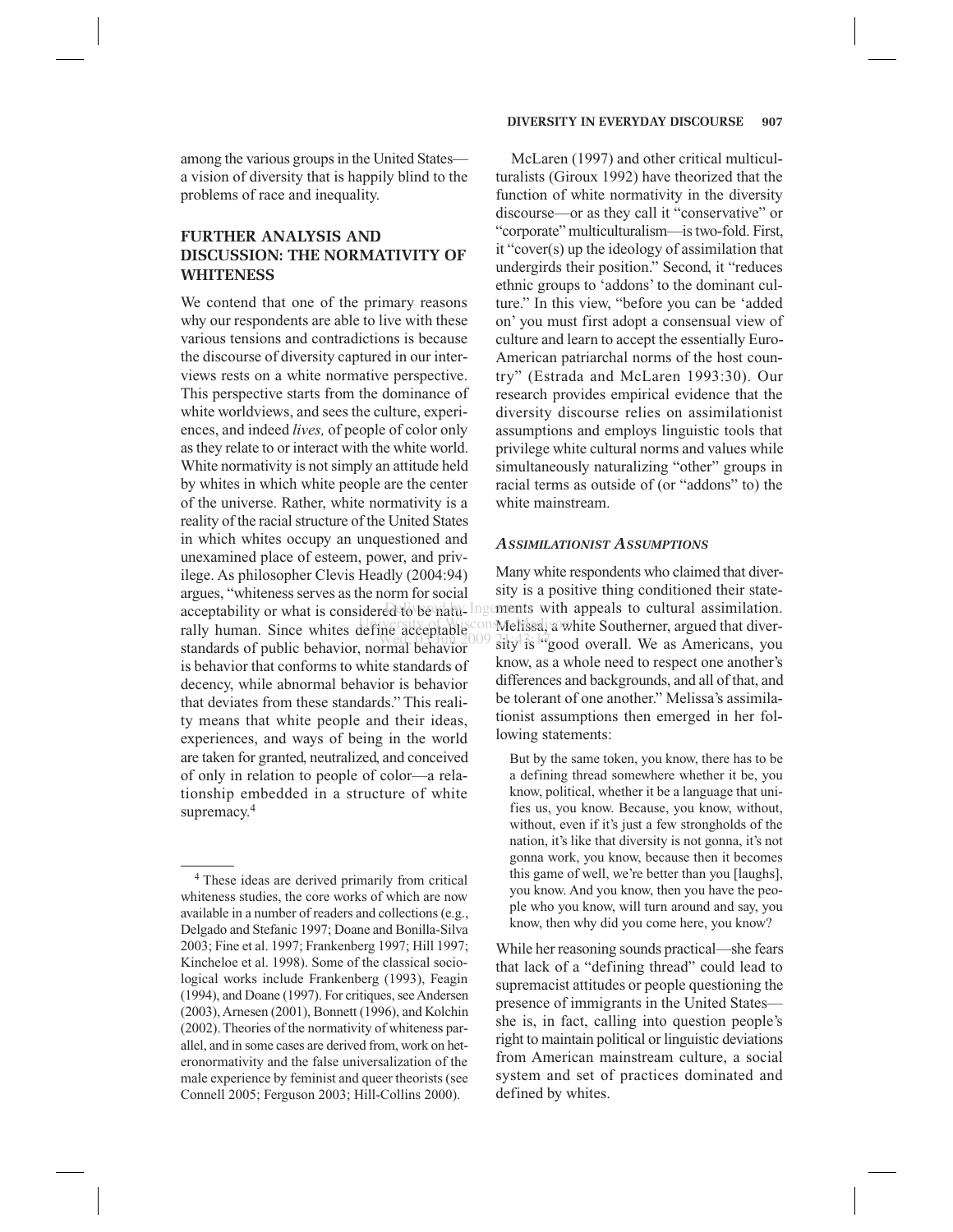Most respondents who expressed assimilationist notions were fairly vague about specifics and careful not to argue for the total elimination of difference. Some, however, were surprisingly concrete. Language was probably the most commonly mentioned arena where respondents believed conformity should be required. When asked whether diversity is a source of division, Lawrence from Boston replied:

Yeah, I think it probably is a little bit, but I, you know, I'm not against any group, but it seems like the Spanish contingent are reluctant to learn English, and to become American. I think if they will, and arming yourself against them is not the way to do it, but if they could be encouraged to become Americans, and talking about cultural diversity, I don't care how many Mariachi bands there are on the corner, or Spanish food is all over the place, they should hang on to that, I think they've gotta be Americans first or they're always going to be—this is for their own good.

For Craig, a white Minnesotan, it is not linguistic but behavioral standards that need to be adopted or changed. As an example he discussed the relationship between blacks and Caucasians. "I think that you lenow for  $\ln \rho$  let from all different countries, ethnic back-Caucasians have a fear of blacks, and I think is cogrounds, ivarious labels and groups that we blacks play off that, I think they go out of their 200 associate w way to make cases, to build that up, to look tough." Craig complained about a black teenager he knew who was "not raised in the ghetto" and "had the education" and yet was "still playing this part" of the tough kid. "Caucasians are going to look at blacks as being a threat as long as blacks want them to, and blacks are going to go on blaming whites for separatism and being racist and this just goes around in a vicious circle." The point, according to Craig, is that black "toughness" is a cultural trait that African Americans have to change to assimilate "to a larger societal good."

Tellingly, Craig does not discuss the need for whites to change. Indeed, he conveniently ignores, if not excuses, white racism by placing what he sees as black cultural deficiencies at the center of the problematic black-white relationship. Such stereotypes do not make respondents of color less likely than whites to express assimilationist sentiments, but they are unlikely to adopt explicitly racialized language in articulating these views. In addition, they are more likely than whites to recognize that expectations for conformity and incorporation both put

greater demands on some groups than on others and are likely to be bound up with power and the preservation of privilege. Kamau, a 61-yearold black Atlantan, said:

"I think we call ourselves—this country is a country of a melting pot of people, but the majority of the people have a certain philosophy and they wish to impose their philosophy on those minorities that come into the country. They want to impose that and not necessarily allow openness of these people's culture and their ancestry."

#### *WHITE NORMATIVE CENTER*

While the existence of an underlying desire to maintain white cultural norms and practices is important to recognize, it is even more important to understand the implicit adherence to a white center in most of the diversity discourse. The language of diversity rests on an assumption that few challenge: "Different from what?" This lack of definitional specificity reflects the assumed white center in most discourse on diversity (Doane 1997; Lewis 2004). Alice, for example, defined diversity as "welcoming peoassociate with or are a part of, welcoming everybody and making a place or our institutions comfortable for everyone." Note, however, that Alice left unspoken who is doing the welcoming and who the owners of the institutions are. This definition gives agency—the ability to welcome and create comfort in institutions—to an undefined but implied "we."

Jill, a white Californian, made this same point far more explicitly:

I don't know. I mean it's almost like out of this sense, it's going to sound terrible coming out ... almost like a sense of because I am in this privileged state of having a white skin, ah, but in a regard I have privilege, a perceived privilege as therefore obligating me to make sure that other, to extend to others regardless of their skin color, the same benefits and privileges that I have. But it puts, I mean it's almost more like I'm in the *host or hostess position.* And that's terrible, it's terrible to think of people who are black and brown as you know, having to be guests. Because basically nobody should be, um I mean I wish it were, I wish that the reality were that it really didn't matter.

In seeing whites as the hosts and people of color as guests, Jill named the generally unnamed "we" that occupies the center of diversity dis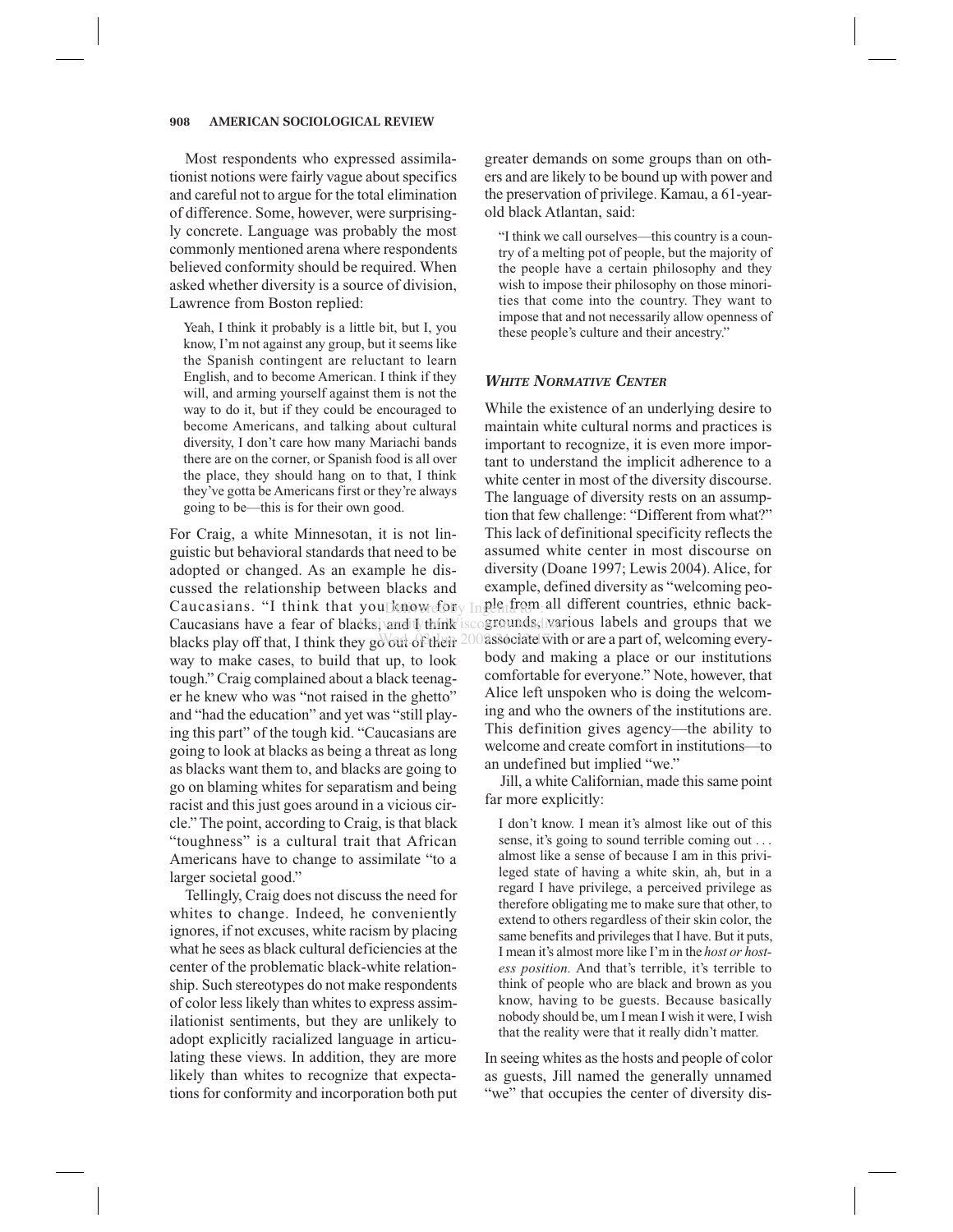course. Indeed, in a society that rests on an unequal racial structure, empty categories like an empowered "we" or other ostensibly neutral constructs like "core culture" or "American" are never really abstract. Rather, they are rooted in the racial reality of the United States, in which whites are both privileged and seen as normal, neutral, and regular, and everyone else is defined against a white normative status.

Our interviews revealed other ways in which the diversity discourse reflects the usually unspoken agent-center. "Others" are welcomed, learned from, or accepted at a table, in a fabric, or in a pot that would otherwise be bland, plain, and basically *colorless.* For example, Howard, a white Californian, said the following about the positive aspects of diversity:

Well, if you look at the contributions that different people from different races have made, people stereotypically think of rock music as a white thing, but when you look at the history of rock music, what would it be without Hendrix, Chuck Berry, the point being that people from different races influence each other's creativity and their whole way of life.

finding about the benefits of diversity being conswere more li understood in terms of cultural consumption, it<sup>009</sup> deptualiz also reveals that difference often refers strictly to nonwhites. Howard's response may sound as though groups of people have a reciprocal effect on one another, but what he is actually saying—that black people enrich the lives of whites—both asserts white normativity and treats whiteness as a bland or empty category to be filled up by people of color.

This discursive turn, which allows racial others to "add flavor" or "bring fresh ideas" to a white center, is an important finding that highlights how Americans tend to view diversity in terms of cultural consumption. American understandings of diversity treat whiteness as the neutral center and everyone else as outside contributors. Indeed, the fact that the diversity discourse is based on an assumption of a white center to which color is harmoniously added reinforces the inability of diversity as a discursive project to incorporate understandings of inequality, power, and privilege. Moreover, the diversity discourse works to exoticize, criticize, trivialize, and compartmentalize the cultural objects of people of color as *contributions*to the enrichment of a presumably neutral "us." When

we consider the power relations surrounding the center and margins in the language of diversity, the picture becomes even more problematic. In a country where a stratified racial order is foundational, the idea of a neutral, open, and national "we" is impossible. "Through dominant discourses," as Estrada and McLaren (1993:29) explain, "those who occupy privileged positions in our society forge a universalized, sanitized and naturalized 'we' that prevents the 'they' from speaking for themselves." In short, ideas about "different" cultures, languages, and values simply cannot be separated from a cultural context that is unequivocally and normatively white.

Howard's response not only recalls bur earlier IngeHowever, we also found that people of color The white normativity embedded in the diversity discourse means that most of our respondents, regardless of race, experience similar contradictions and tensions surrounding its use. In fact, it was Claire, a black Bostonian, who offered one of the deepest critiques of diversity. In arguing that too much difference might warrant the removal of the Statue of Liberty, she revealed a staunch acceptance of and desire to preserve a neutral set of American values. were more likely than white respondents to conceptualize diversity as a moral or civic responsibility rather than a simple demographic fact. People of color were also more likely to argue that the problem with diversity is that people do not live up to their responsibilities. This mirrors the pattern we found in our phone survey when asked about the problems of diversity, white Americans were mostly concerned about disunity and misunderstanding, while African Americans and Hispanics, although also worried about unity, placed more of an emphasis on inequality and intolerance. Recall that Miles, Adele, Kamau, and Sara, all respondents of color, argued that diversity is about more than just the coexistence of various groups. They said that true diversity requires an "openness" or an "acceptance" that goes beyond tolerance or imposed assimilation. They view diversity as a practice that requires some sort of action action that, in their experience, is not taking place. If it were enacted in this manner, diversity might result in greater equality, or at the very least a greater sense of "we-ness" among different groups. In these respondents' views, however, true *practitioners* of diversity are few and far between.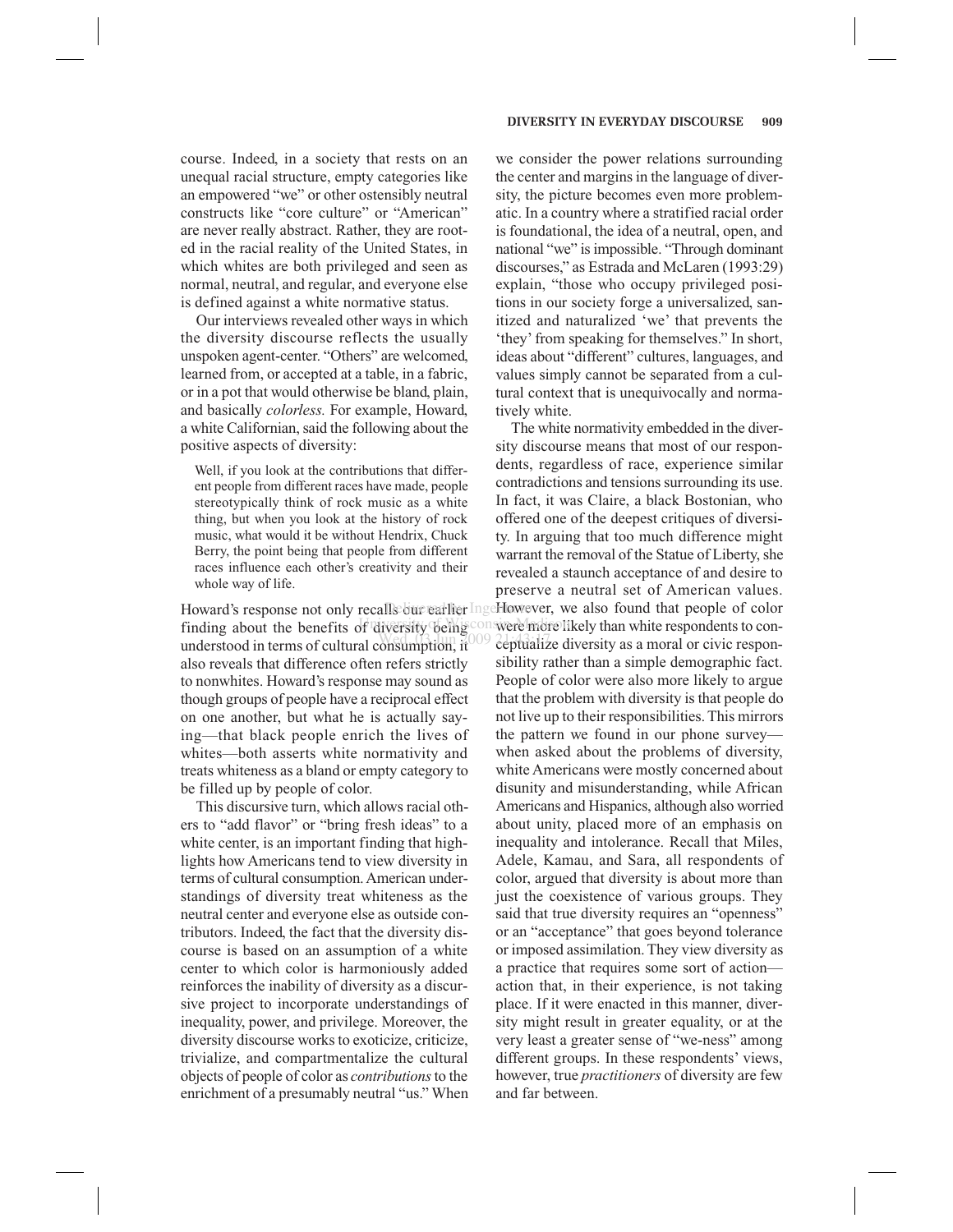### **CONCLUSION**

In her 1999 Presidential Address to the Eastern Sociological Society, Margaret Andersen (2001) talked about the invisibility of racial inequalities in the economic restructuring that took place in the 1990s. She focused on the problems of race-neutral, colorblind ideologies, which critical race scholars have analyzed under the rubric of colorblind racism (Bonilla-Silva 2003; Carr 1997; Crenshaw 1997; DiTomaso, Parks-Yancy, and Post 2003; Gallagher 2003), and offered a provocative formulation that goes beyond the inability or unwillingness to see race: "I see people wanting to acknowledge *diversity,* but avoiding any discussion of race and ethnicity that points to continuing inequality in group life chances" (2001:195). This tendency, according to Andersen, is most typical and problematic in discussions about multiculturalism that are intended to address issues of inclusion and "giving voice." Too often, these discussions ignore structural issues of power, inequity, and access because they are focused only on culture and identity. She labeled this way of talking about race "diversity without oppression" (Andersen 1999). Like James, whose quote provides the subtitle for this article, Andersen warns against "happy sociology" that is content to study diversity, culture, and identity without situating them in an appropriate structural context. "[L]ike most euphemisms," Andersen (2001:197) suggests, "terms like multiculturalism and diversity have begun to blunt the [sociological] imagination," making it more difficult to understand the inequalities and injustices associated with race.

We believe that Andersen provided an important, if speculative, intervention, one that foresaw the shift we have documented in the public rhetoric by which existing racial differences and hierarchies are reproduced and legitimated. "Racism," Malcolm X once said, "is like a Cadillac. They make a new one every year" (quoted in Lipsitz 1998). The diversity discourse, or diversity without oppression, functions to shift the focus away from an explicit disavowal of race and racial inequalities toward a rhetoric that aspires to acknowledge and even celebrate racial differences. At the same time, the diversity discourse conflates, confuses, and obscures the deeper sociostructural roots and consequences of diversity. In other words, if colorblind racism reproduces racial inequalities by disavowing race, the diversity discourse allows Americans to engage race on the surface but disavow and disguise its deeper structural roots and consequences. Indeed, what makes this diversity discourse so potent and problematic is precisely the way in which it appears to engage and even celebrate differences, yet does not grasp the social inequities that accompany them. Furthermore, as Andersen (2001:198) points out, "diversity taken this way means [certain] people continue to be defined as other." The language of diversity both constructs difference as natural *and* disavows its negative impact on the lives of those who are so constructed. Race is both everywhere and nowhere, a deep cultural self-deception that is difficult to identify and counter.

Although Andersen only speculated about the proliferation and power of this racialized discourse, our findings offer some evidence for her arguments. Indeed, we believe that the diversity discourse has found its way into American culture and been institutionalized in Supreme Court decisions, college curricula, and corporate training programs. As such, it may be  $\mathcal{D}_{\text{cluster}}$  by Inglestribed as the first "racial project" (Omi and Andersen warns cowinant 1994) of the new millennium. Such wed, by the 2009 21:43:17<br>Secondent to speculations about the generalizability and formal institutionalization of the diversity discourse are beyond the limits of our interview findings. We do think, however, that our data reveal the centrality and social embeddedness of diversity as a dominant racial discourse in contemporary American culture.

> Andersen concluded her address by noting the difficulties of confronting dominant discourses and ideologies in actual social practice. Our analysis reinforces her point. Respondents' inability to talk about inequality in the context of a conversation about diversity reveals the failure of critical multiculturalism in mainstream American culture. The tensions and ambiguities that we identify appear less as cracks and fissures in the discourse than as the actual power by which the diversity discourse is paradoxically structured and reproduced. Yet Andersen insists that progressive scholars must aspire to more than mere analysis. At a minimum, they must try to highlight creative alternatives and possibilities. In this vein, Andersen (2001) touts Edgell's (Becker 1998) ethnographic study of two urban churches where "race is redefined, not as a problem but as a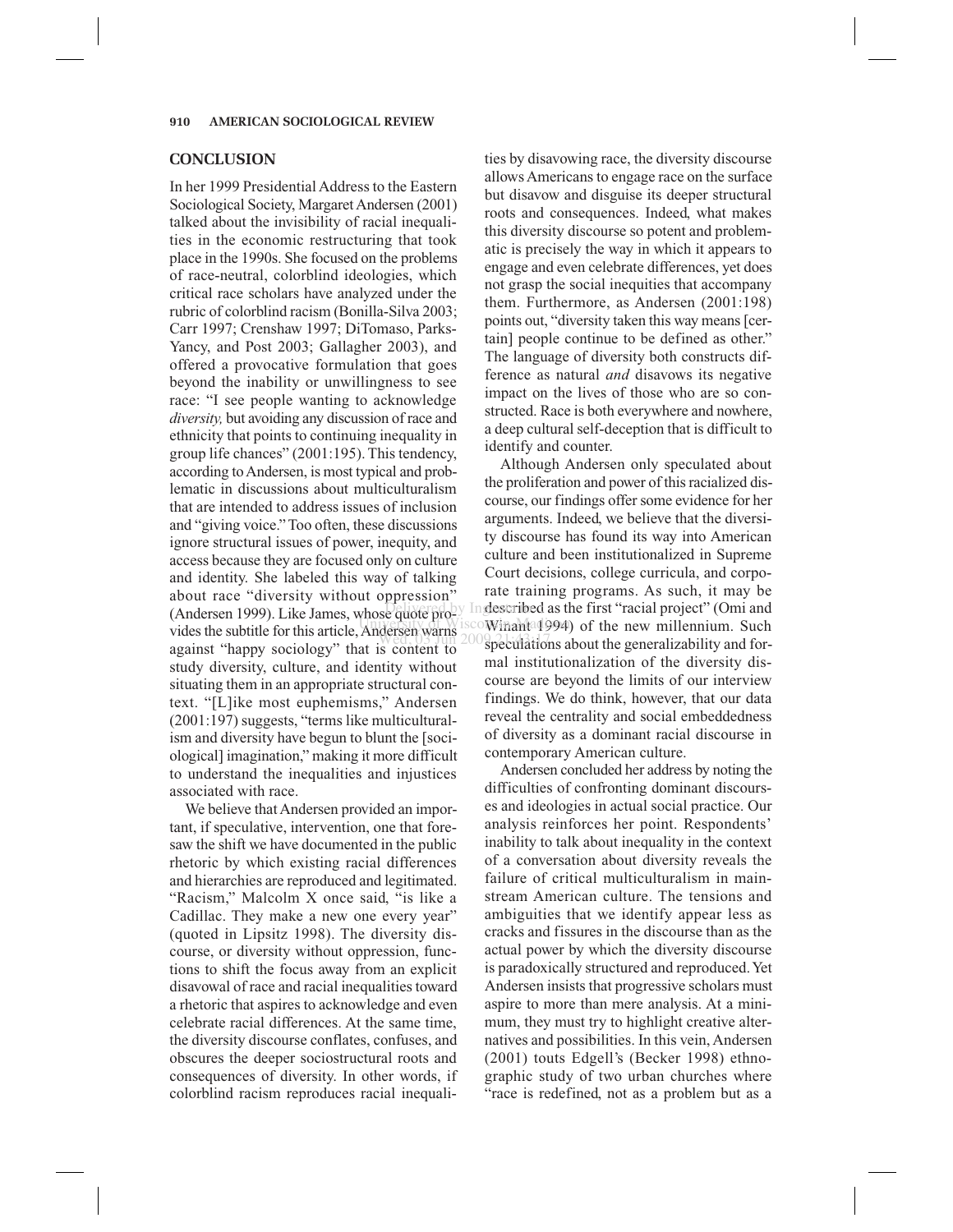strength, thereby allowing the congregation to develop common institutional goals, without becoming fragmented by racial and class divisions" (Anderson 2001:198). We have, as Andersen says, much to learn from Edgell's data and analysis.

Our data come from a larger project whose goals include identifying more initiatives akin to those presented in Edgell's study and exploring the discourses, understandings, and activities that enable them. Such a project is daunting, not only in its analytic scope but in terms of finding real-world examples of forward-looking, progressive racial engagements. Even in our interviews, though, there is hope that this kind of research is possible.

We want to conclude by highlighting the few critics of the diversity discourse that emerged among our respondents. These respondents spoke with power, conviction, and clarity on the paradoxical role of race in the discourse, the inequality that accompanies diversity, and the unspoken privilege of whiteness, all of which compose the discourse of diversity.

Maryanne, a 75-year-old white Bostonian, exemplifies this type of respondent. She defined  $\log_{11}$  to  $\frac{1}{2}$ diversity in the following distinct fashion. 2000 SIDGA-Wisconsing

Well I think diversity is kind of an unusual term in that equality is a better way of looking at it. No matter how different you are you have the same rights as anybody has. And you are certainly entitled to whatever anybody has. I think equality is almost better than diversity.

The basis of Maryanne's critique of the standard diversity discourse is clear: the discourse deals with difference but not equality, which she clearly believes is the more important principle. While we would rather not be forced to choose between the two, Maryanne's is an important corrective. Luke, a white pastor from Atlanta, had a similar critique:

*Interviewer:* Today you hear a lot about diversity. What does diversity mean to you?

*Pastor Luke:* I don't like it because it's a, what's the word I'm trying to say, it's a get away with it word. It's a word that avoids the real word ... because so much of what we call diversity is a demographic condition. Diversity is something that you write down in columns, so many of this kind, so many of that kind, so many of this kind. But it doesn't carry with it then, the why are these in different columns.

*Interviewer:* That's a great question, yeah.

*Pastor Luke:* And it's to keep from having to say racism.

*Interviewer:* Mm-hmm.

*Pastor Luke:* Or feminism, sexism, whichever one it may be. "Isms" kind of scratch.

*Interviewer:* You don't like the isms at all?

*Pastor Luke:* No. Say that I have troubles with diversity, but don't say I'm racist.

These critics are not arguing that we just need to insert inequality into the current discourse around diversity. To take inequality seriously, they insist, we need an entirely different discussion, one that starts from a different set of assumptions and aspirations. Because it masks the more fundamental and important issues of inequality, diversity has gone too far down the "happy talk" path for these critics.

We believe that such comments and perspectives can help us understand the limitations of the current diversity discourse and the lengths to which we must go to transform it. We must both celebrate difference and recognize, for the purpose of dismantling inequalities, the unequal realities of race in the United States. As Historian Robin Kelley (2007) notes: Wed, 03 Jun 2009 2<sup>[</sup>[Diversity] is not about harmony, but about unleashing creative dissonance, of being able to see the world in all of its complexity, of transcending tribalisms and nationalisms without leaving our pasts behind."

> *Joyce M. Bell is an Assistant Professor of Sociology and African American Studies at the University of Georgia. Her research interests include American race relations, social movements, and social change. Her work examines shifting racial relations during the late 1960s and early 70s and the role of social workers in contemporary urban race relations. Her most recent project examines the relationship between the Black Power movement and professional social work, 1966–1976.*

> *Douglas Hartmann is an Associate Professor and Associate Chair of Sociology at the University of Minnesota. He is the author of* Race, Culture, and the Revolt of the Black Athlete: The 1968 Olympic Protests and their Aftermath *(University of Chicago 2003) and coauthor of* Ethnicity and Race: Making Identities in a Changing World *(Pine Forge 2007). Other ongoing research addresses sports-based crime prevention and collective identities in the transition to adulthood.*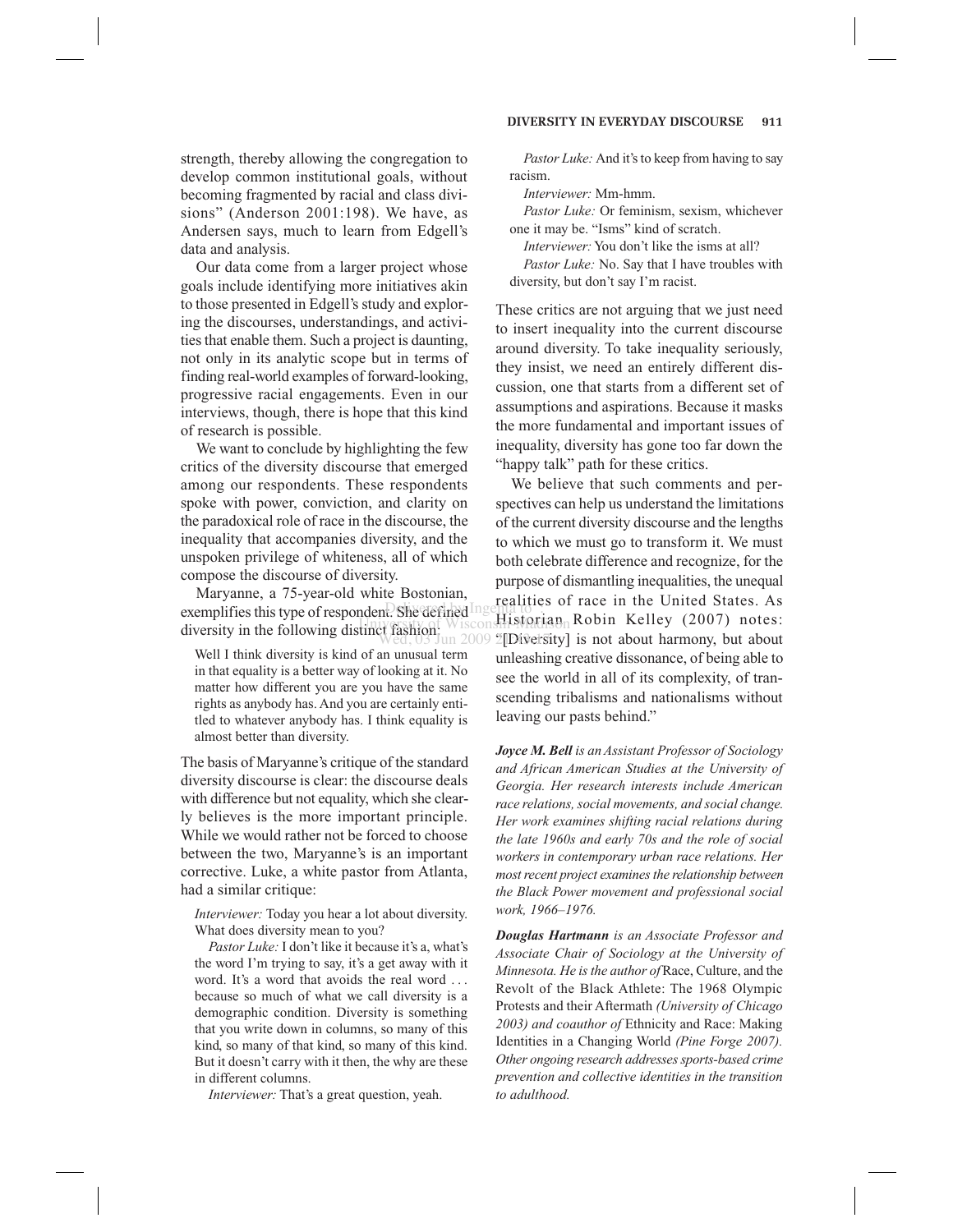#### **REFERENCES**

- Ahmed, Sara. 2007. "The Language of Diversity." *[Ethnic and Racial Studies](http://www.ingentaconnect.com/content/external-references?article=0141-9870()30:2L.235%5Baid=8045381%5D)* 30(2):235–56.
- Alexander, Jeffrey C. 2001. "Theorizing the 'Modes of Incorporation.'" *[Sociological Theory](http://www.ingentaconnect.com/content/external-references?article=0735-2751()19:3L.371%5Baid=8045380%5D)* [19\(3\):371–400.](http://www.ingentaconnect.com/content/external-references?article=0735-2751()19:3L.371%5Baid=8045380%5D)
- Andersen, Margaret L. 1999. "Diversity without Oppression: Race, Ethnicity, Identity and Power." Pp. 5–20 in *Critical Ethnicity: Countering the Waves of Identity Politics,* edited by M. Kenyatta and R. Tai. Totowa, NJ: Rowman and Littlefield.
	- ———. 2001. "Restructuring for Whom? Race, Class, Gender, and the Ideology of Invisibility." *[Sociological Forum](http://www.ingentaconnect.com/content/external-references?article=0884-8971()16:2L.181%5Baid=8045379%5D)* 16(2):181–201.
	- ———. 2003. "Whitewashing Race: A Critical Perspective on Whiteness." Pp. 21–24 in *White Out: The Continuing Significance of Racism,* edited by A. W. Doane and E. Bonilla-Silva. New York: Routledge.
- Arnesen, Eric. 2001. "Whiteness and the Historians' Imagination." *International Labor and Working-Class History* 20(Fall):3–32.
- Beck, Ulrich. 2001. "Redefining Power in the Global Age: Eight Theses." *Dissent* 83–89.
- Becker, Penny [Edgell]. 1998. "Making Inclusive Communities: Congregations and the 'Problem'of Race." *[Social Problems](http://www.ingentaconnect.com/content/external-references?article=0037-7791()45L.451%5Baid=7290045%5D)* 45:451–72.
- Bonilla-Silva, Eduardo. 2001. *White Supremacy and* y Inge Boundaries and Cultural Membership in American Lynne Rienner Publishers, Inc. ———. 2003. *Racism without Racists: Colorblind* Wed, 03 Jun 2009 21(2):211-34.

*Racism and the Persistence of Racial Inequality in the United States.* New York: Rowan and Littlefield.

- Bonilla-Silva, Eduardo and Tyrone Forman. 2000. "'I'm not a Racist, but ...' Mapping White College Students'Racial Ideology in the U.S.A." *Discourse and Society* 11(1):53–85.
- Bonnett, Alastair. 1996. "White Studies: The Problems and Projects of a New Research Agenda." *[Theory, Culture, and Society](http://www.ingentaconnect.com/content/external-references?article=0263-2764()13:2L.145%5Baid=7611619%5D)* [13\(2\):145–55.](http://www.ingentaconnect.com/content/external-references?article=0263-2764()13:2L.145%5Baid=7611619%5D)
- Bryson, Bethany. 2005. *Making Multiculturalism: Boundaries and Meaning in U.S. English Departments.* Stanford, CA: Stanford University Press.
- Bush, Melanie. 2004. *Breaking the Code of Good Intentions: Everyday Forms of Whiteness.* New York: Rowman and Littlefield.
- Carr, Leslie G. 1997. *Colorblind Racism.* Thousand Oaks, CA: Sage.
- Connell, Robert W. 2005. *Masculinities.* Berkeley, CA: University of California Press
- Crenshaw, Kimberle W. 1997. "Colorblind Dreams and Racial Nightmares: Reconfiguring Racism in the Post-Civil Rights Era." Pp. 97–168 in *Birth of a Nation'hood,* edited by T. Morrison and C. Lacour. New York: Pantheon Books.
- Delgado, Richard and Jean Stefanic, eds. 1997. *Critical White Studies: Looking Behind the Mirror.* Philadelphia, PA: Temple University Press.
- DiTomaso, Nancy, Rochelle Parks-Yancy, and Corinne Post. 2003. "White Views of Civil Rights: Color Blindness and Equal Opportunity." Pp. 189–98 in *White Out: The Continuing Significance of Racism,* edited by A. W. Doane and E. Bonilla-Silva. New York: Routledge.
- Doane, Ashley W., Jr. 1997. "Dominant Group Identity in the United States: The Role of 'Hidden' Ethnicity in Intergroup Relations." *[The](http://www.ingentaconnect.com/content/external-references?article=0038-0253()38L.375%5Baid=97665%5D) [Sociological Quarterly](http://www.ingentaconnect.com/content/external-references?article=0038-0253()38L.375%5Baid=97665%5D)* 38:375–97.
- Doane, Ashley W. and Eduardo Bonilla-Silva. 2003. *White Out: The Continuing Significance of Racism.* New York: Routledge.
- Duggan, Lisa. 2003. *The Twilight of Equality? Neoliberalism, Cultural Politics, and the Attack on Democracy.* Boston, MA: Beacon Press.
- Dunn, Robert G. 1998. *Identity Crises: A Social Critique of Postmodernity.* Minneapolis, MN: University of Minnesota Press.
- Edelman, Lauren B., Sally Riggs Fuller, and Iona Mara-Drita. 2001. "Diversity Rhetoric and the Managerialization of Law." *American Journal of Sociology* 106(6):1589–1641.

Racism in the Post-Civil Rights Erai Boulder, COV is consiguiled, <sup>son</sup> Mmerican Sociological Review Edgell, Penny, Joseph Gerteis, and Douglas Hartmann. 2006. "Atheists as 'Other': Moral

- Eliasoph, Nina. 1999. "'Everyday Racism' in a Culture of Political Avoidance: Civil Society,
- Speech, and Taboo." *Social Problems* 46(4):479–99.
- Estrada, Kelly and Peter McLaren. 1993. "A Dialogue on Multiculturalism and Democratic Culture." *Educational Researcher* 22(3):27–33.
- Feagin, Joe. 1994. *White Racism.* New York: Routledge.
- Ferguson, Roderick. 2003. *Aberrations in Black: Toward a Queer of Color Critique.* Minneapolis, MN: University of Minnesota Press.
- Ferree, Myra Marx. Forthcoming 2007. "Framing Equality: The Politics of Race, Class, Gender in the US, Germany, and the Expanding European Union." In *The Gender Politics of the European Union,* edited by S. Roth. New York: Berghahn Books.
- Fine, Michelle, Lois Weis, Linda C. Powell, and L. Mun Wong, eds. 1997. *Off White: Readings on Race, Power, and Society.* New York: Routledge
- Frankenberg, Ruth. 1993. *White Women, Race Matters.* Minneapolis, MN: University of Minnesota Press.
	- ———, ed. 1997. *Displacing Whiteness.* Durham, NC: Duke University Press.
- Fraser, Nancy. 1997. "From Redistribution to Recognition? Dilemmas of Justice in a 'Post-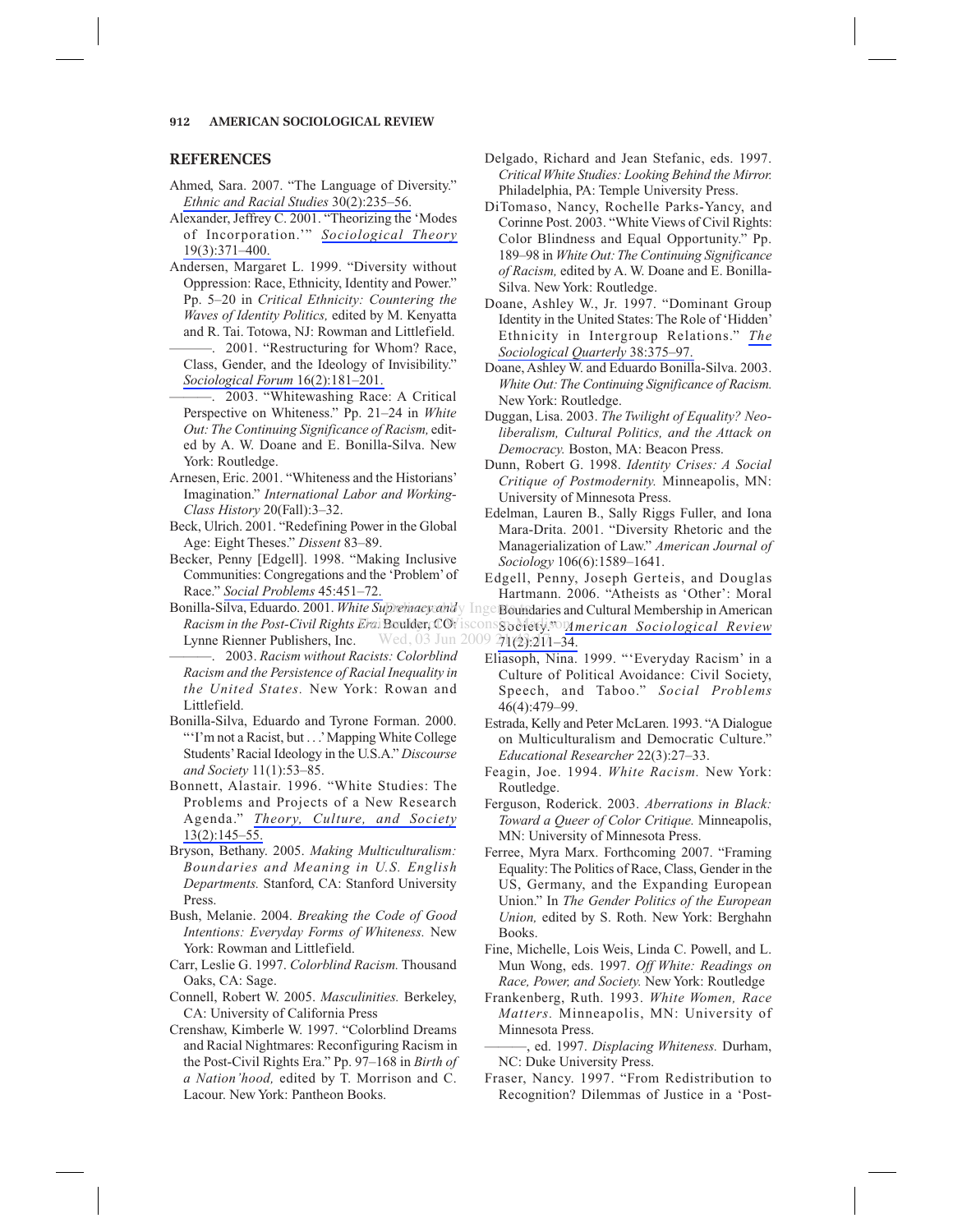Socialist' Age." Pp. 19–49 in *Theorizing Multiculturalism: A Guide to the Current Debate,* edited by C. Willett. Malden, MA: Blackwell.

- Gallagher, Charles A. 2003. "Color-Blind Privilege: The Social and Political Functions of Erasing the Color Line in Post Race America." *Race, Gender, and Class* 10(4):22–37.
- Gerteis, Joseph, Douglas Hartmann, and Penny Edgell. 2007. "The Multiple Meanings of Diversity: How Americans Express its Possibilities and Problems." Presented at the annual meetings of the American Sociological Association, August, New York.
- Giroux, Henry A. 1992. "Post-Colonial Ruptures and Democratic Possibilities: Multiculturalism as Anti-Racist Pedagogy." *Cultural Critique* 21:5–39.
- Gitlin, Todd. 1995. *Twilight of Our Common Dreams: Why America is Wracked by Culture Wars.* New York: Metropolitan Books.
- Glazer, Nathan. 1997. *We Are All Multiculturalists Now.* Cambridge, MA: Harvard University Press.
- Hall, John R. 1992. "The Capital(s) of Cultures: A Nonholistic Approach to Status Situations, Class, Gender and Ethnicity." Pp. 257–85 in *Cultivating Differences: Symbolic Boundaries and the Making of Inequality,* edited by M. Lamont and M. Fournier. Chicago, IL: University of Chicago Press.
- Hamilton, Cynthia. 1996. "Multiculturalism as Political Strategy." Pp. 167–76 in *Mapping* Delivered by Ingenta to : *Multiculturalism, edited by A. Gordon and C<sub>009</sub> 21Minnes* Newfield. Minneapolis, MN: University of Minnesota Press. University opping consin<sup>by</sup> Padison
- Hartmann, Douglas and Joseph Gerteis. 2005. "Dealing with Diversity: Mapping Multiculturalism in Sociological Terms." *[Sociological](http://www.ingentaconnect.com/content/external-references?article=0735-2751()23:2L.218%5Baid=8045384%5D) Theory* [23\(2\):218–40.](http://www.ingentaconnect.com/content/external-references?article=0735-2751()23:2L.218%5Baid=8045384%5D)
- Headley, Clevis. 2004. "Delegitimizing the Normativity of 'Whiteness': A Critical Africana Philosophical Study of the Metaphoricity of 'Whiteness.'" Pp. 107–42 in *What White Looks Like: African American Philosophers on the Whiteness Question,* edited by G. Yancey. New York: Routledge.
- Hill, Mike. 1997. *Whiteness: A Critical Reader.* New York: New York University Press.
- Hill Collins, Patricia. 2000. *Black Feminist Thought: Knowledge, Consciousness, and the Politics of Empowerment.* New York: Routledge.
- Hollinger, David A. 1995. *Postethnic America: Beyond Multiculturalism.* New York: Basic Books.
- Johnson, Heather Beth. 2006. *The American Dream and the Power of Wealth: Choosing Schools and Inheriting Inequality in the Land of Opportunity.* New York: Routledge.
- Juteau, Danielle. 2003. "Canada: A Pluralist Perspective." Pp. 249–61 in *The Social Construction of Diversity: Recasting the Master Narrative of Industrial Nations,* edited by D. Juteau

and C. Harzig with I. Schmitt. New York: Berghahn Press.

- Kelley, Robin D. G. 2007. "Visualizing Race." Keynote address to the Macalester American Studies Conference, February, St. Paul, MN.
- Kincheloe, Joe L., Shirley R. Steinberg, Nelson M. Rodriquez, and Ronald E. Chennault, eds. 1998. *White Reign: Deploying Whiteness in America.* New York: St. Martin's Press.
- Kolchin, Peter. 2002. "Whiteness Studies: The New History of Race in America." *The Journal of American History* 89(1):154–73.
- Lewis, Amanda E. 2004. "'What Group?' Studying Whites and Whiteness in the Era of 'Color-Blindness.'" *[Sociological Theory](http://www.ingentaconnect.com/content/external-references?article=0735-2751()22:4L.623%5Baid=8045383%5D)* 22(4):623–46.
- Lipsitz, George. 1998. *The Possessive Investment in Whiteness: How White People Profit from Identity Politics.* Philadelphia, PA: Temple University Press.
- McKinney, Karyn. 2004. *Being White: Stories of Race and Racism.* New York: Routledge.
- McLaren, Peter. 1997. *Revolutionary Multiculturalism: Pedagogies of Dissent for the New Millennium.* Bolder, CO: Westview Press.
- Melzer, Arthur, Jerry Weinberger, and M. Richard Zinman, eds. 1998. *Multiculturalism and American Democracy.* Lawrence, KS: University Press of Kansas.
- Memmi, Albert. [1982] 2000. *Racism.* Translated by S. Martinot. Minneapolis, MN: University of Minnesota Press.
- Michaels, Walter Benn. 2006. *The Trouble with Diversity: How We Learned to Love Identity and Ignore Inequality.* New York: Metropolitan Press.
- Miller, John J. 1998. *The Unmaking of Americans: How Multiculturalism has Undermined the Assimilation Ethic.* New York: Free Press.
- Myers, Kristin. 2005. *Racetalk: Racism Hiding in Plain Sight.* New York: Roman and Littlefield.
- Ollivier, Michele and Linda Pietrantonio. 2006. "The Rhetoric of Openness to Cultural Diversity in Quebec." *Footnotes,* July/August, American Sociological Association Newsletter.
- Omi, Michael and Howard Winant. 1994. *Racial Formation in the United States: From the 1960's to the 1990's.* New York: Routledge.
- Peterson, Richard A. 1992. "Understanding Audience Segmentation: From Elite and Mass to Omnivore and Univore." *Poetics* [21:243–58.](http://www.ingentaconnect.com/content/external-references?article=0304-422X()21L.243%5Baid=7845840%5D)
- Rorty, Richard. 1989. *Contingency, Irony, and Solidarity.* Cambridge, UK: Cambridge University Press.
- Schlesinger, Arthur, Jr. 1991. *The Disuniting of America: Reflections on a Multicultural Society.* New York: W.W. Norton.
- Skrentny, John D. 2002. *The Minority Rights Revolution.* Cambridge, MA: Harvard University Press.
- Steinberg, Stephen. 1981. *The Ethnic Myth: Race,*